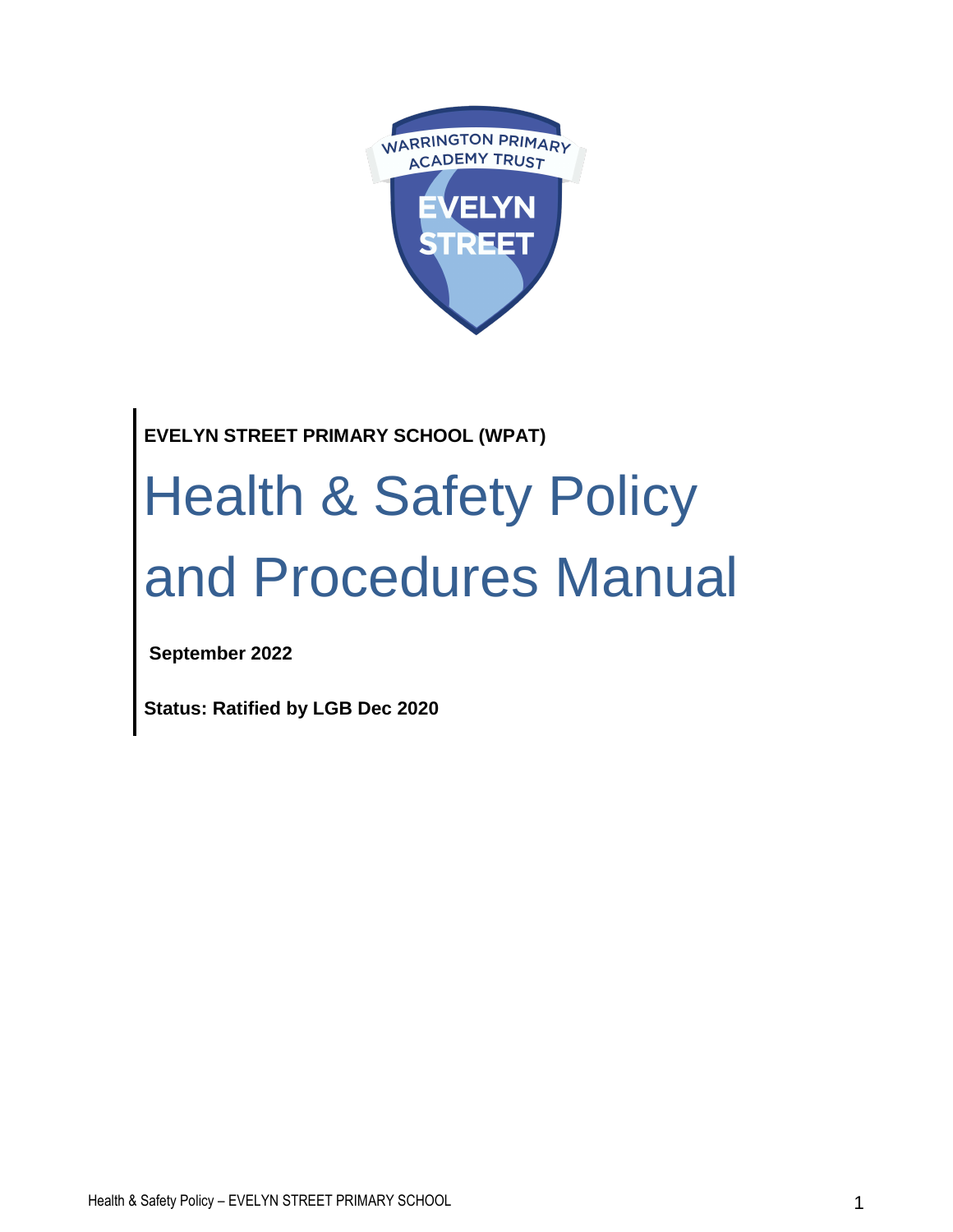## **Table of Contents Part 1 General Health, Safety and Welfare Policy Statement**

|--|

## **Part 2 Terms of Reference – Health, Safety and Welfare Policy Organisation ............. 6**

| <b>Organisational Structure</b>                    | 6  |
|----------------------------------------------------|----|
| Governing Body                                     | 7  |
| <b>Head Teacher</b>                                | 7  |
| <b>School Business Manager</b>                     | 8  |
| Maintenance Officer                                | 8  |
| <b>Health and Safety Advisor</b>                   | 8  |
| Senior Leadership Team                             | 9  |
| <b>Teaching Staff</b>                              | 9  |
| <b>Business Support Staff</b>                      | 10 |
| <b>Pupils</b>                                      | 10 |
| Contractors                                        | 10 |
| Academy Health and Safety Committee                | 11 |
| Governors Health and Safety Committee              | 11 |
| <b>Health and Safety Competent Assistance</b>      | 11 |
| Part 3 Health and Safety Management System (HSG65) | 12 |
| The Health Safety and Welfare Management System    | 12 |
| The Health, Safety and Welfare Plan                | 12 |
| <b>Performance Monitoring</b>                      | 12 |
| Audit                                              | 13 |

| Review                                      |  |
|---------------------------------------------|--|
| Health and Safety Information for Employees |  |

# **Part 4 Health, Safety and Welfare Policy Arrangements ..............................................15**

| Accidents & First Aid                         | 15 |
|-----------------------------------------------|----|
| <b>Accident Recording &amp; Investigation</b> | 16 |
| <b>Communicable Diseases</b>                  | 17 |
| Drugs & Medicines                             | 17 |
| Control of Substances Hazardous to Health     | 17 |
| <b>Control of Contractors</b>                 | 18 |
| <b>Display Screen Equipment</b>               | 19 |
| Electricity                                   | 19 |
| <b>Critical Incident Management Planning</b>  | 20 |
| <b>External Visits</b>                        | 21 |
| <b>Fire Safety</b>                            | 22 |
| <b>Fire Action Procedure</b>                  | 23 |
| <b>Food Safety</b>                            | 24 |
| Gas / LPG Safety                              | 25 |
|                                               |    |

Health & Safety Policy – EVELYN STREET PRIMARY SCHOOL 2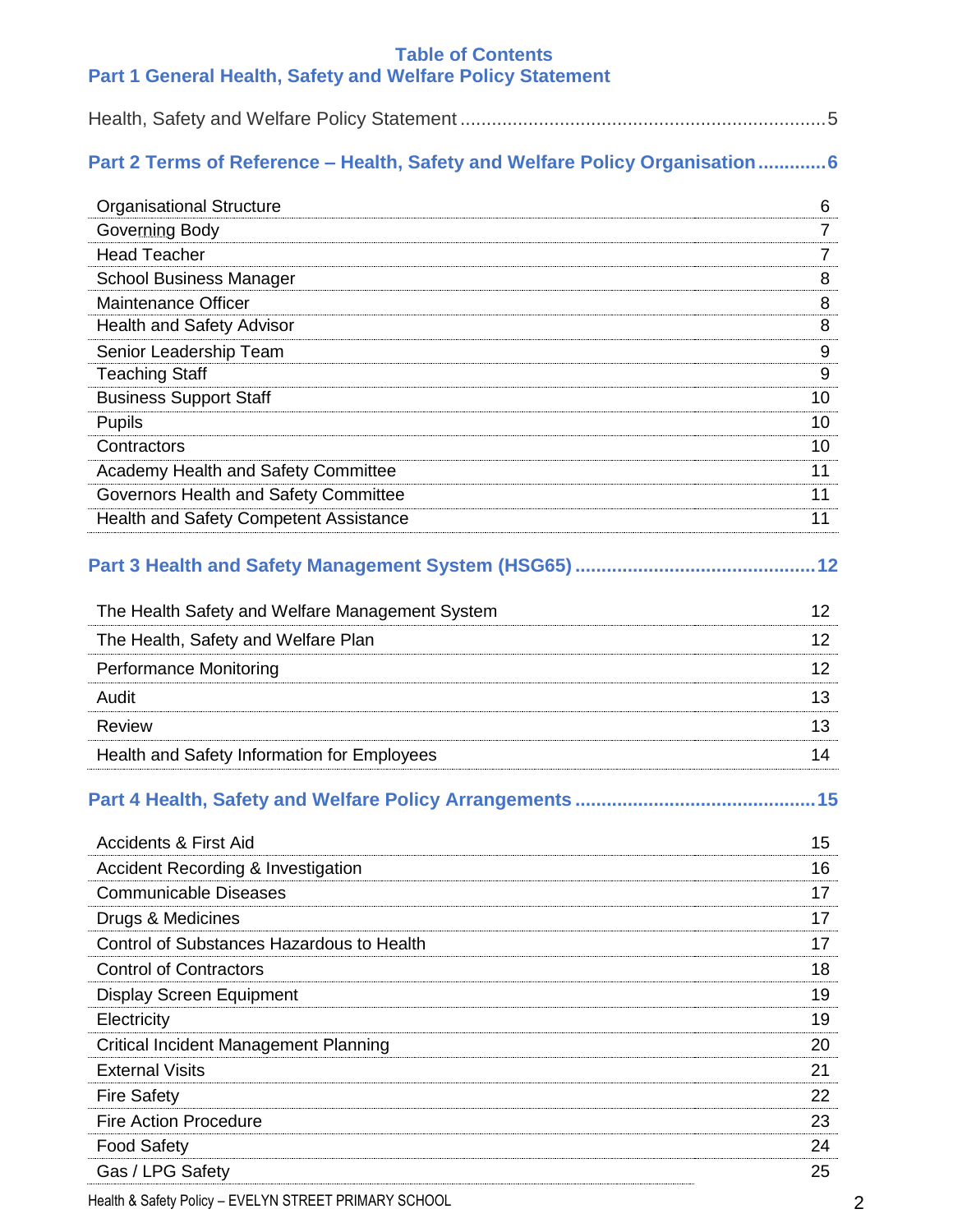| Lone Working                                            | 25 |
|---------------------------------------------------------|----|
| Manual Handling                                         | 26 |
| New & Expectant Mothers                                 | 27 |
| <b>Occupational Health</b>                              | 27 |
| <b>Personal Protective Equipment</b>                    | 27 |
| <b>Risk Assessment</b>                                  | 28 |
| <b>Security Management</b>                              | 28 |
| <b>Traffic Management</b>                               | 30 |
| Training                                                | 30 |
| Violence & Aggression                                   | 31 |
| <b>Water Safety</b>                                     | 31 |
| <b>School Environment</b>                               | 32 |
| <b>School Equipment</b>                                 | 34 |
| <b>Business Continuity &amp; Disaster Recovery Plan</b> | 35 |
|                                                         |    |

**EVELYN STREET PRIMARY SCHOOL (WPAT)** has appointed Adele Partridge, HSinCare, as their external health and safety advisor.

Adele Partridge *CMIOSH, MIIRSM* H&S Consultant & Account Manager 07894 860292 [adele@hsincare.co.uk](mailto:adele@hsincare.co.uk) 31 Church Street, Hadley, Telford, TF1 5RQ

You can contact me immediately in the event of any of the following:

- Fire
- Accident
- Visit by your local Environmental Health Officer
- Visit by your local Fire Officer
- In the event you need help with any health, safety or fire issue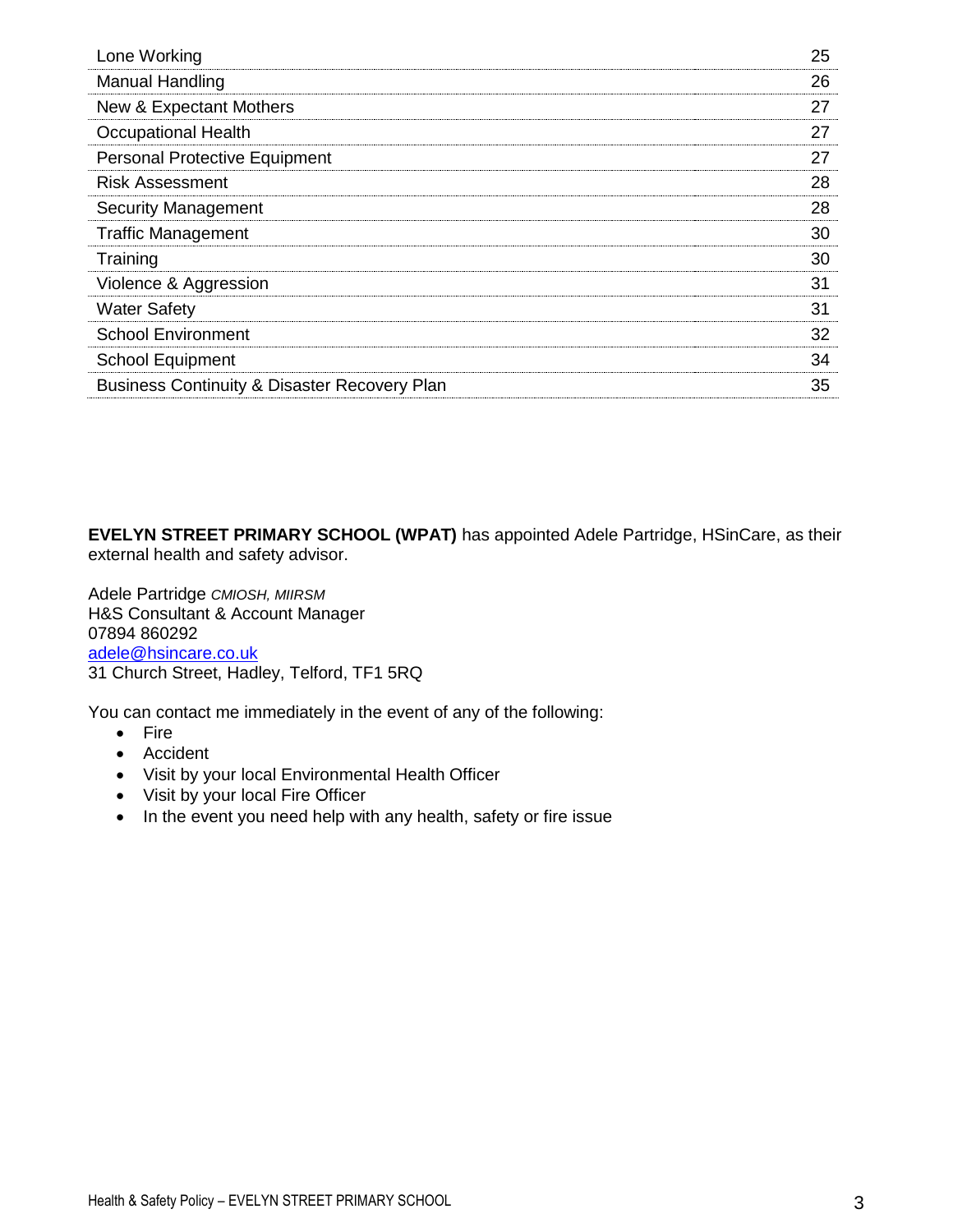## **EVELYN STREET PRIMARY SCHOOL (WPAT)**

## **Health, Safety and Welfare Policy**

This section details our arrangements for the effective management of health and safety.

A copy of our current general statement of Health, Safety and Welfare Policy can be found in Part 1. This sets out our commitment to provide and maintain safe workplace conditions for our staff, pupils and others who may be affected by our activities.

We will ensure that the objectives of this statement are communicated to our staff, initially through our induction process and our Staff Health and Safety Handbook. We will also monitor progress towards these objectives at Senior Leadership Team level and we will review them annually in consultation with our staff, Governors, Trustees and other interested parties including the local authority.

The policy is supported by our health and safety management system that details our arrangements for the effective management of our significant risks and exposures. This includes detailed policies and procedures, our process for assessing risk, and our arrangements for emergencies, fire and first aid etc.

We have appointed Adele Partridge (HSinCare) as our external risk management advisor and she is responsible for providing the framework for our management system, giving expert advice and for monitoring our progress towards the standards we have set ourselves.

We are aware that all teachers and staff within EVELYN STREET PRIMARY SCHOOL (WPAT) are individually and collectively responsible for health and safety. Therefore, specific responsibilities for health and safety have been assigned to key personnel such as the Senior Leadership Team. We have appointed the Head Teacher, MRS L SMITH, as the person responsible for the day to day management of this part of our school. She will manage our health and safety programme, ensuring that all the essential elements of the system are implemented, monitored and reviewed. However, we are aware that we can only meet our objectives through the efforts of all our staff.

We recognise that the key to successful health and safety management is to ensure each staff member is competent to carry out their responsibilities. To this end we have developed and implemented a training matrix that clearly defines training needs of each individual, based on the results of our risk assessments and job tasks. Each individual's training requirements are supported by general responsibilities contained in the Staff Handbook for Health and Safety and individual work instructions for specific tasks and processes.

*Mrs L Smith*  **Head Teacher**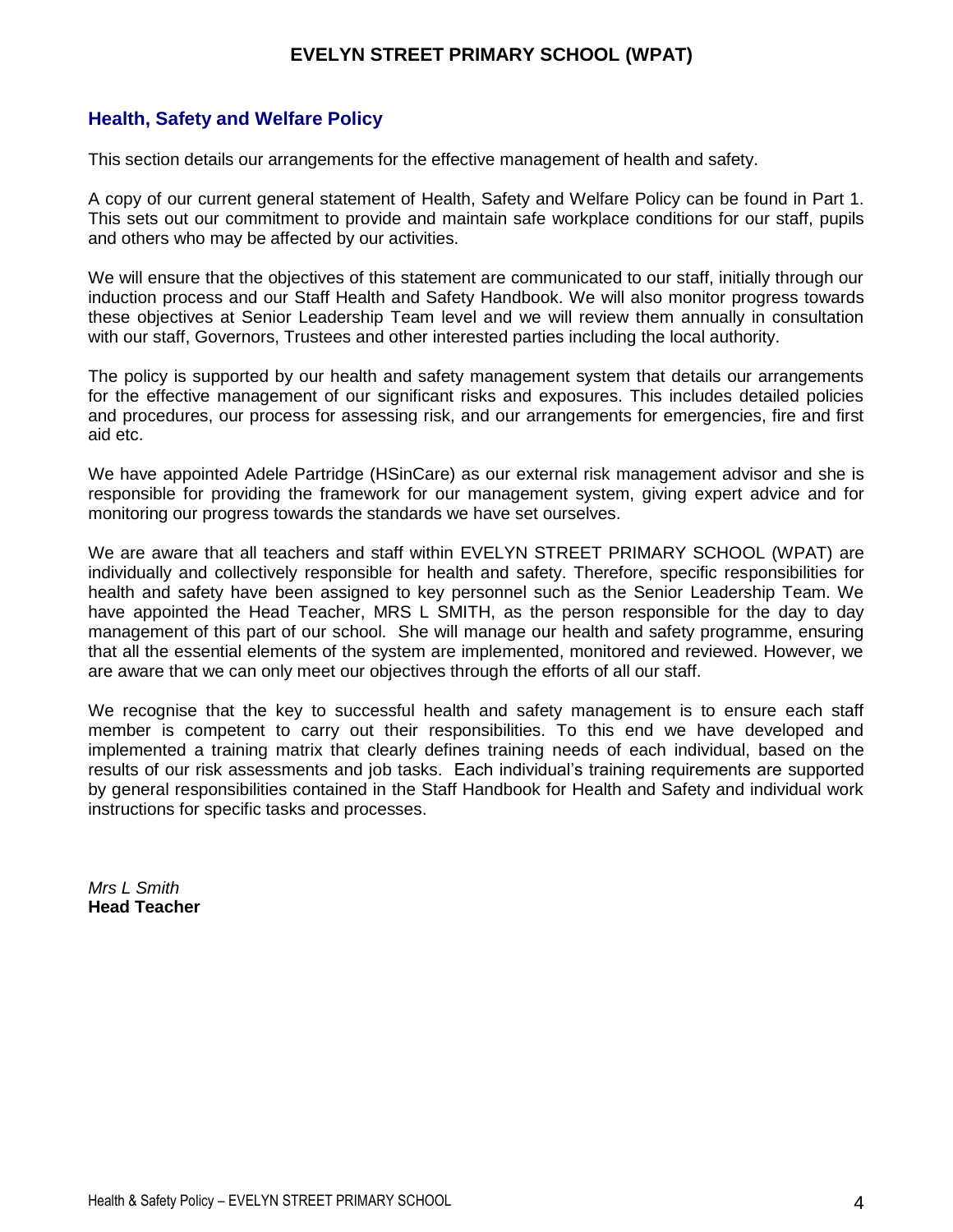## **1 Health, Safety and Welfare Policy Statement. (Example)**

## *EVELYN STREET PRIMARY SCHOOL (WPAT)*

The Warrington Primary Academy Trust is committed to ensuring, so far as is reasonably practicable, that all activities are carried out with the highest regard for the health, safety and welfare of all its employees, students and of any others who may be affected by our undertakings.

Our aim is excellence in health and safety, by means of continuous improvement of standards, systematically removing the causes of accidents/incidents and ill-health.

The Trust recognises its duties under the Health & Safety at Work Act 1974 and the regulations made under that Act. The Trust will comply with this legislation and accepts its responsibilities for the health, safety and welfare at work of all its employees.

The Trust believes that ensuring the health and safety of staff, students and visitors is essential to the success of the Trust and its member academies.

The Trust will ensure that Health and Safety Management Systems are put in place across the Trust to ensure that commitments below can be met. All Trustees, Local Governing Bodies, staff and pupils will play their part in its implementation.

The Trust is committed to:

- a) Providing a safe and healthy working and learning environment
- b) Preventing accidents and work related ill health as far as is reasonably practicable
- c) Assessing and controlling risks from curriculum and non-curriculum work activities
- d) Complying with statutory requirements as a minimum
- e) Ensuring safe working methods and providing safe equipment
- f) Providing effective information, instruction and training
- g) Monitoring and reviewing systems to make sure they are effective
- h) Developing and maintaining a positive health and safety culture through communication and consultation with employees and their representatives on health and safety matters
- i) Setting targets and objectives to develop a culture of continuous improvement
- j) Ensuring adequate welfare facilities exist at the school
- k) Ensuring adequate resources are made available for health and safety issues, so far as is reasonably practicable.

Signed:……………………………….. Signed:………………………… (Chief Executive Officer) (Head Teacher)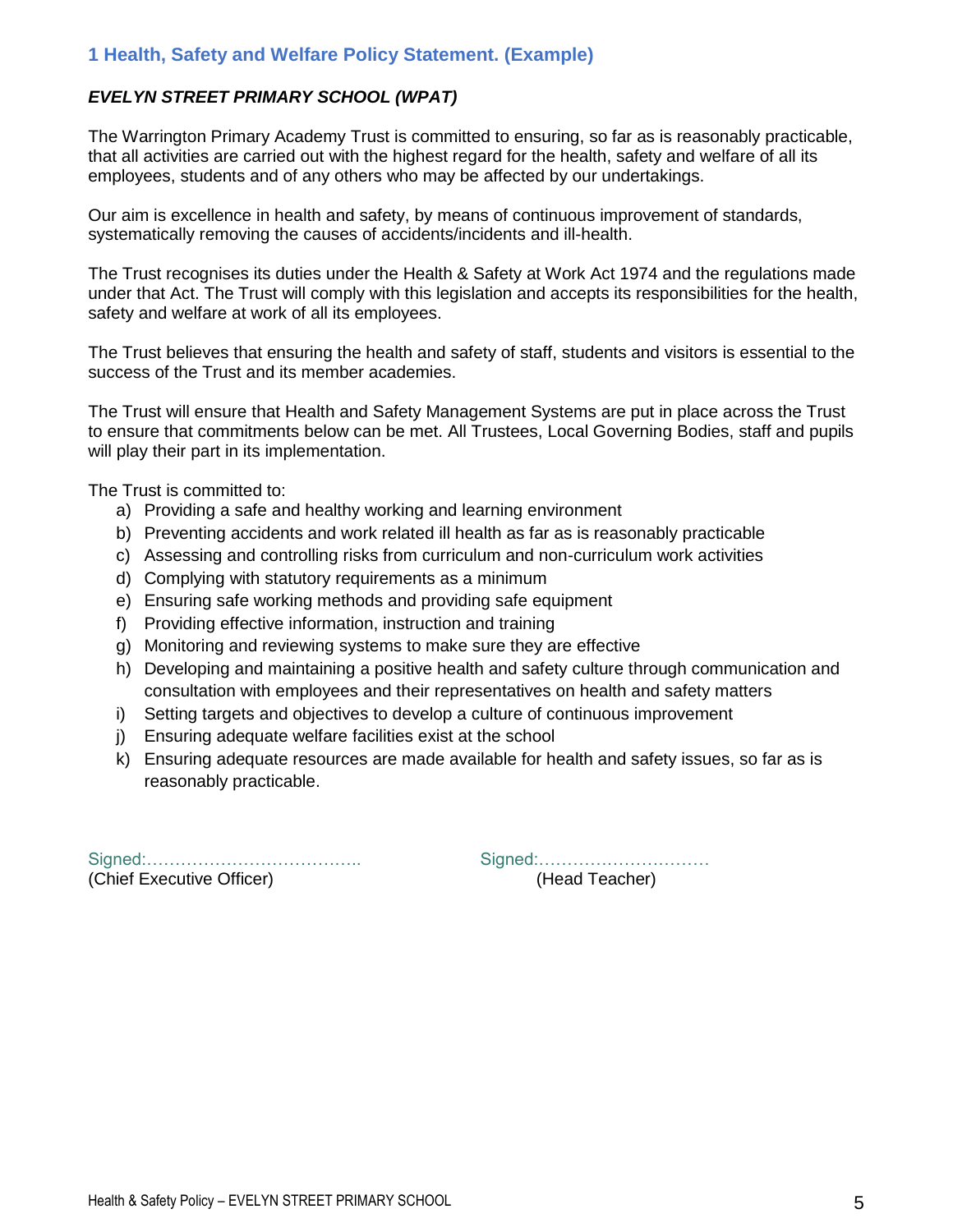## **Part 2 – Health, Safety and Welfare Policy Organisation**

## **School Organisation Structure**

The simple organisational chart below shows the school's arrangements for managing health and safety. This document is provided purely for health and safety purposes and does not necessarily represent the organisation for other business activities. It is supported by the specific responsibilities detailed in this policy.

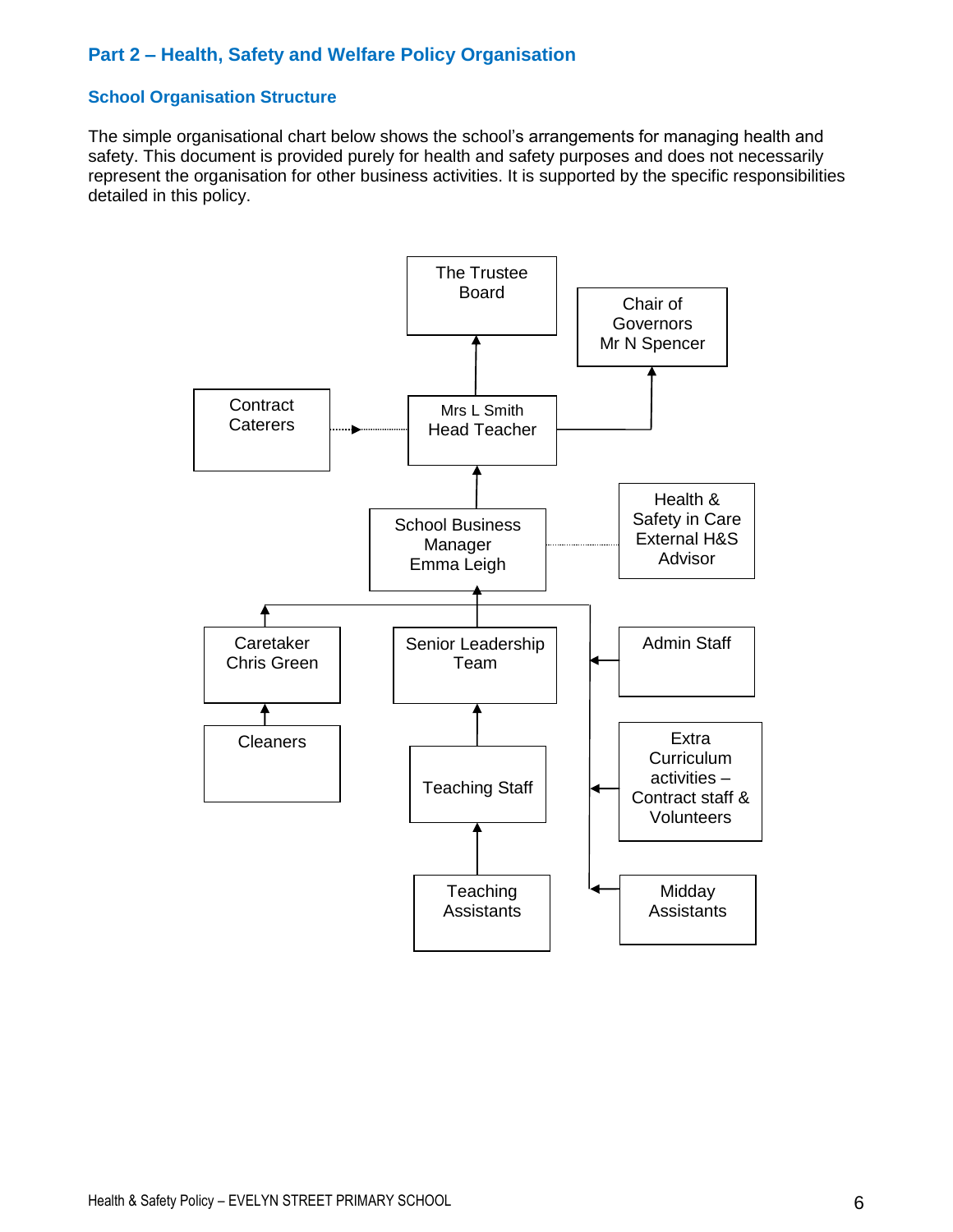#### **Organisation of Health and Safety**

The overall responsibility for Health and Safety in WPAT is that of the Trust Board.

The day-to-day responsibility for ensuring that this policy is implemented is delegated to the Central Executive Team and to the Head Teacher of each academy. Each Academy has its own Health and Safety Policy. The Local Governing Bodies are responsible for monitoring and quality assuring health and safety systems in their own academy.

To comply with the Governing Body Statement of Intent, responsibilities in School are assigned as follows:-

#### **Governing Body**

The Governing Body has responsibility to ensure that:

Information on statutory requirements and best practice with regards to health and safety policy and supporting documents are taken in to account through liaison with the Head Teacher and the Trust's nominated Health and Safety Advisory Service.

- a) A clear written policy statement is developed, promoting the correct attitude/behaviours to support a positive safety culture within the School.
- b) Responsibilities for health, safety and welfare are allocated to individuals and that those individuals are informed of their responsibilities.
- c) Individuals have sufficient experience, knowledge and training to perform the tasks required of them.
- d) Procedures are developed which comply with legislative requirements, identify hazards, and assess the risk that staff and pupils may be exposed to.
- e) Suitable control measures to control risks are implemented.
- f) Suitable resources are allocated to develop and implement safe systems of work.
- g) Health and safety performance of the School is monitored.
- h) The Health and Safety Policy and performance is reviewed annually.

#### **Head Teacher**

The Head Teacher is responsible for the day-to-day management of the School and shall be responsible for:

- a) Showing commitment to the Governing Body's Statement of Intent.
- b) Promoting and implementing the Health and Safety Policy.
- c) Ensuring that the Policy is communicated to all relevant persons.
- d) Ensuring appropriate information on significant risks is given to staff, pupils, visitors and contractors.
- e) Ensuring appropriate consultation arrangements are in place for staff, students and their trade union representatives.
- f) Providing sufficient resources to enable staff and students to comply with the Health and Safety Policy.
- g) Reporting on Health and Safety matters to the Governing Body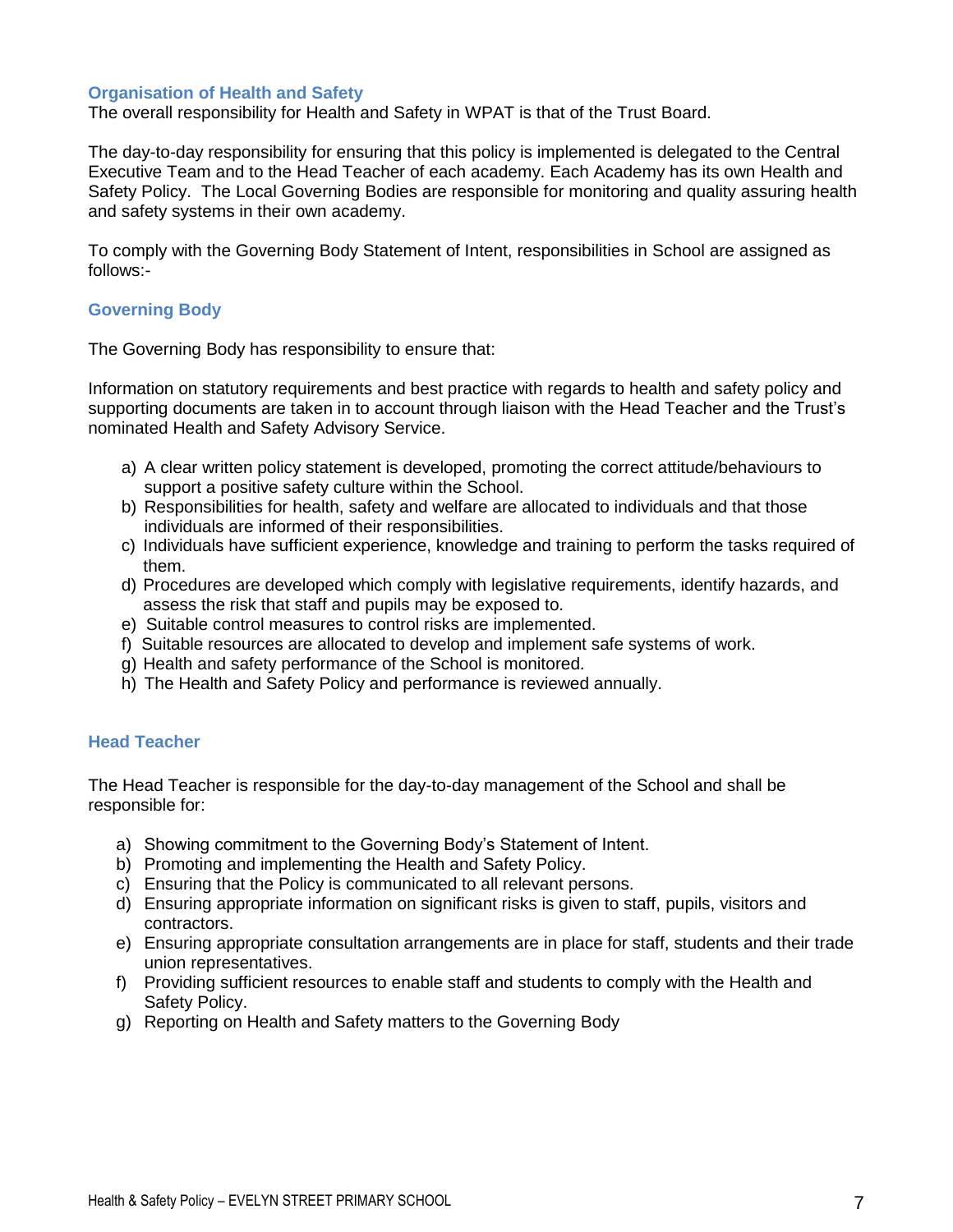#### **School Business Manager Responsibility**

The School Business Manager with H&S responsibility is responsible for supporting the Head Teacher in the implementation of the Policy and shall be responsible for:

- a) Ensuring that all staff are provided with adequate information, instruction and training on health and safety issues.
- b) Making suitable arrangements for the identification of hazards and the completion of risk assessments.
- c) Ensuring safe systems of work are in place to protect staff, pupils and others affected by their actions.
- d) Ensuring that emergency procedures are in place and are tested on a regular basis.
- e) Ensuring that equipment is inspected and tested to ensure it remains in a safe condition.
- f) Ensuring records are kept of all relevant health and safety activities, for example, assessments, inspections, accidents, etc.
- g) Ensuring arrangements are in place to monitor Health and Safety performance.
- h) Ensuring that accidents are investigated and that remedial action is completed.
- i) Reporting to the Head Teacher on the health and safety performance of the School.
- j) Ensuring that adequate evacuation procedures are in place (including for persons who require assistance during an emergency evacuation)
- k) Ensuring the adequate provision of appropriately trained staff to support emergency evacuation.

#### **Maintenance Manager**

The Maintenance Manager is responsible for:

- a) Ensuring the safety, security and maintenance of the premises occupied by the School.
- b) Ensuring that fire safety equipment is adequately maintained and tested.
- c) Ensuring compliance with legislation for the management of asbestos containing material on School premises.
- d) Ensuring compliance with the management of legionella controls on School premises.
- e) Acting as the main point of contact for all school site Health and Safety issues and provide suitable resources where appropriate.
- f) Ensuring that all premises related plant and equipment are adequately maintained and tested in accordance with statutory requirements.
- g) Ensuring that the fixed electrical system and portable electrical equipment are adequately maintained and tested in accordance with statutory requirements and School Policy
- h) Ensuring that competent contractors are appointed for work on School premises.
- i) Monitoring contractors whilst on School premises.

#### **Health & Safety Advisor**

The School Health and Safety Advisor has responsibility for:

- a) Advising the SLT Member with H&S responsibility on Health and Safety issues.
- b) Advising on methods of resolving Health and Safety issues.
- c) Supporting all staff and pupils in the implementation of the Health and Safety Policy
- d) Advising the SLT Member with H&S responsibility on updates in Health and Safety legislation.
- e) Providing Health and Safety advice which is specific to the School's needs.
- f) Providing practical support by responding to incidents, monitoring data, reviewing risk assessments, auditing systems/processes and premises.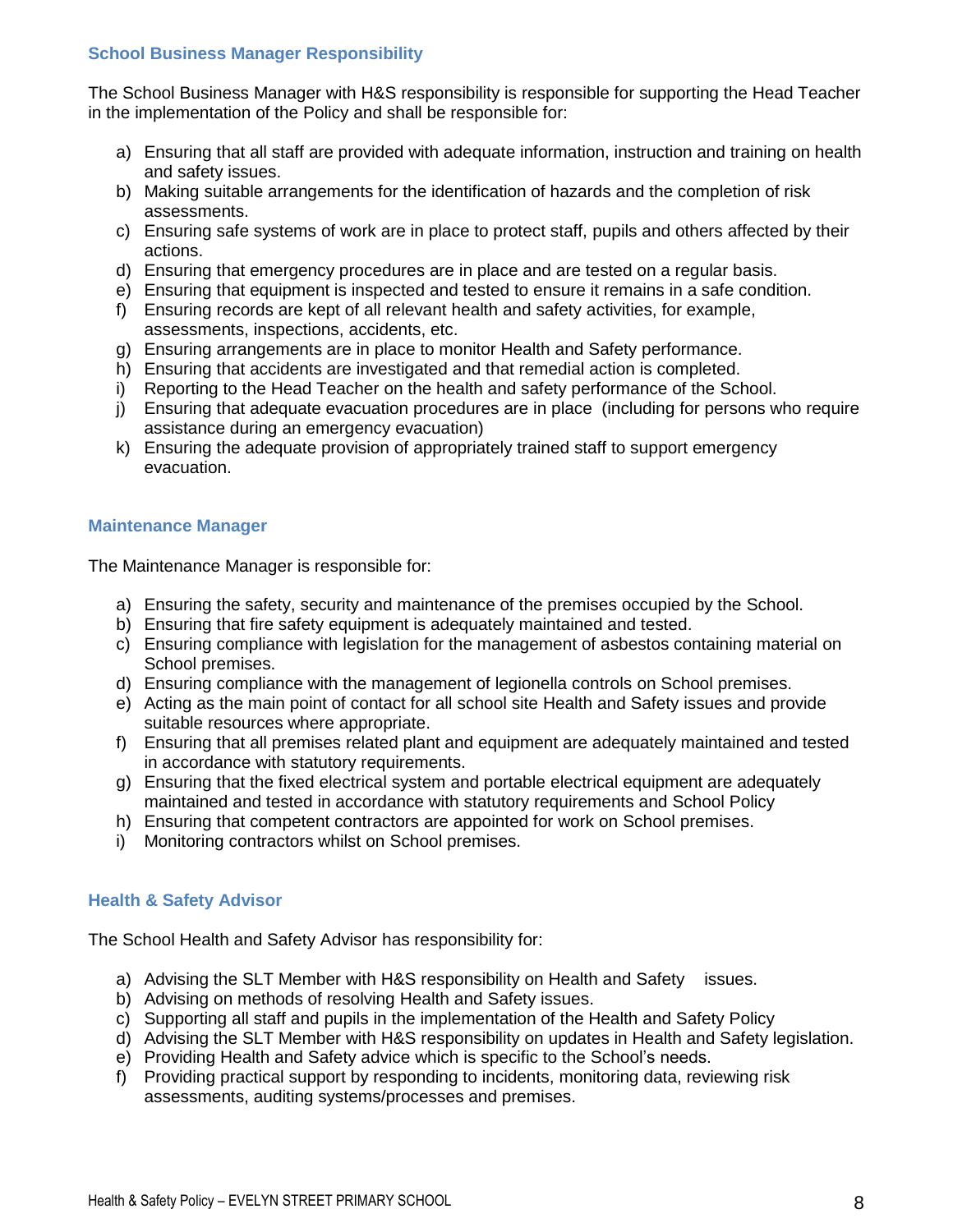## **Senior Leadership Teams**

The SLT have responsibility for:

- Applying the school's Health and Safety Policy or relevant national Health and Safety Code of Practice to their own department or area of work and be directly responsible to the Head Teacher for the application of the health and safety procedures and arrangements
- Carrying out regular health and safety risk assessments of the activities for which they are responsible
- Ensuring that all staff under their control are familiar with the health and safety Code of Practice for their area of work
- Resolving health, safety and welfare problems members of staff who are referred to them, or refer to the Health and Safety Coordinator any problems to which they cannot achieve a satisfactory solution within the resources available to them
- Carrying out regular inspections of their areas of responsibility to ensure that equipment, furniture and activities are safe and record these inspections where required
- Ensuring, so far as is reasonably practicable, the provision of sufficient information, instruction, training and supervision to enable other employees and pupils to avoid hazards and contribute positively to their own health and safety
- Contributing to the investigation of any accidents that occur within their area of responsibility.

## **Teachers and TA Staff**

Classroom staff and teachers are responsible for:

- Exercising effective supervision of their pupils, to know the procedures for fire, first aid and other emergencies and to carry them out.
- Following the particular health and safety measures to be adopted in the own teaching areas as laid down in the relevant Code of Practice, if issued, and to ensure that they are applied
- Giving clear oral and written instructions and warning to pupils when necessary.
- Following safe working procedures
- Integrating all relevant aspects of safety into the teaching processes and, where necessary, give special lessons on health and safety in line with curriculum requirements for safety education
- Avoiding bringing in personal items of equipment (electrical or mechanical) into the school without prior authorisation
- Reporting all accidents, near misses, defects and dangerous occurrences in accordance with the school's reporting procedure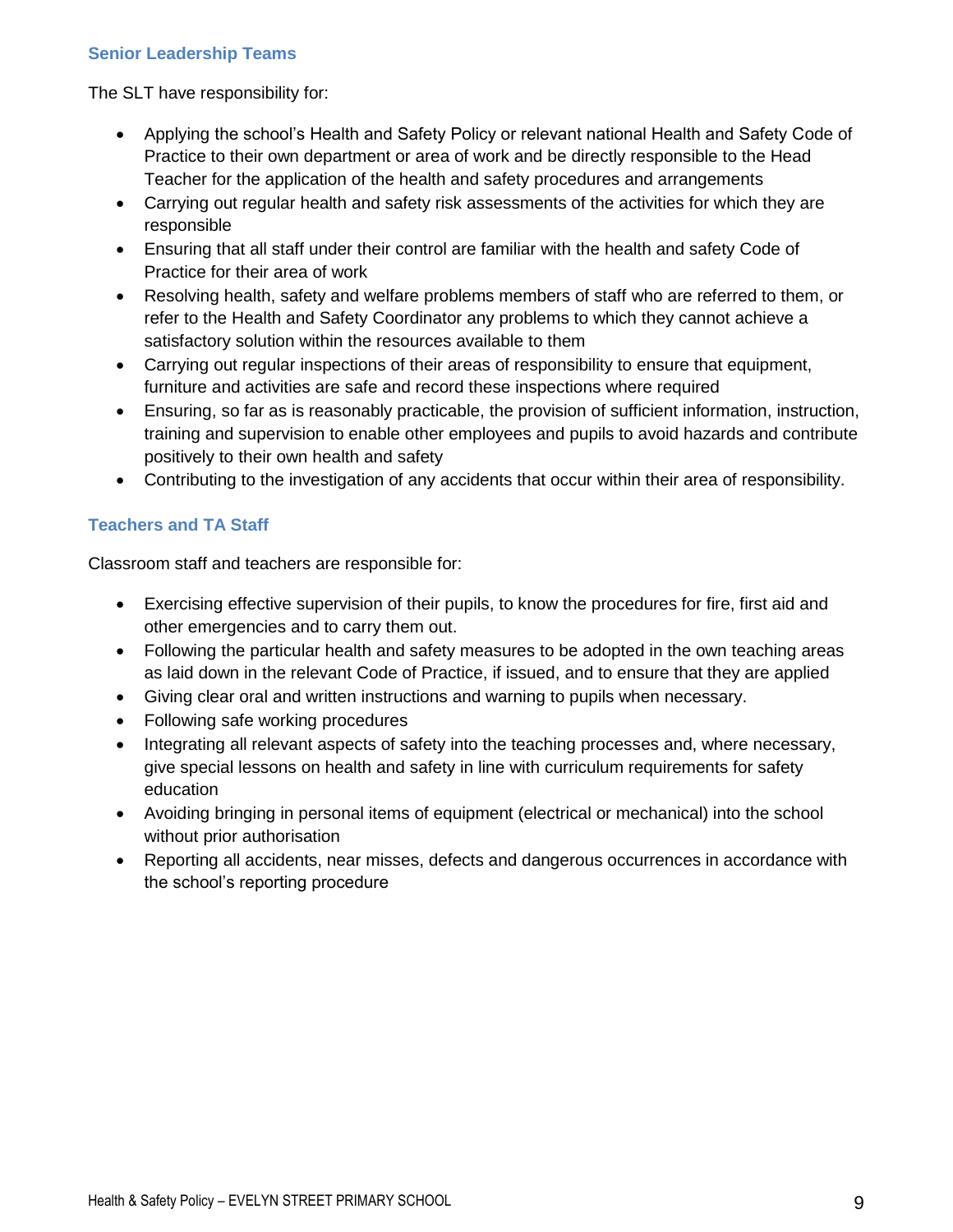## **Business Support Staff**

All employees have individual legal responsibilities to take reasonable care for the health and safety of themselves and for others who may be affected by their acts or omissions. In particular, employees must:

- Comply with the school's health and safety policy and procedures at all times in particular procedures for fire, first aid and other emergencies.
- Co-operate with school management in complying with relevant health and safety law.
- Use all work equipment and substances in accordance with instruction, training and information received
- Report to their immediate line manager any hazardous situations and defects in equipment found in their workplaces
- Report all incidents in line with current incident reporting procedure
- Act in accordance with any specific health and safety training received
- Ask for advice and guidance on and health and safety or welfare matters when in any doubt of difficulty
- To make constructive suggestions on health, safety and welfare matters and assist in eliminating hazards
- Exercise good standards of housekeeping and cleanliness and store equipment and materials in a safe and orderly manner
- Co-operate with appointed Trade Union Health and Safety Representative(s)

## **Pupils**

All Pupils are expected to:

- Understand their responsibilities within the Health and Safety Policy.
- Exercise personal responsibility for their own Health and Safety and that of others.
- Report all accidents /incidents to staff immediately.
- Observe all Health and Safety rules of the School and in particular the instructions of staff given in an emergency.
- Not wilfully misuse, neglect or interfere with things provided for the interests of health and safety.

## **Contractors**

Contractors are responsible for:

- Adhering to Evelyn Street School's policies and procedures
- Following Evelyn Street School's site safety rules at all times.
- Ensuring that any equipment used on School premises is in safe working condition and has up to date PAT testing.
- Providing documented risk assessments and safe systems of work including method statements or work instructions.
- Liaising with the Estates and Facilities Manager before work is commenced.
- Arranging site specific or School-required inductions prior to works commencing
- Reporting defects or health and safety issues to the Estates and Facilities Manager immediately.
- Reporting accidents on School premises to the School Business Manager.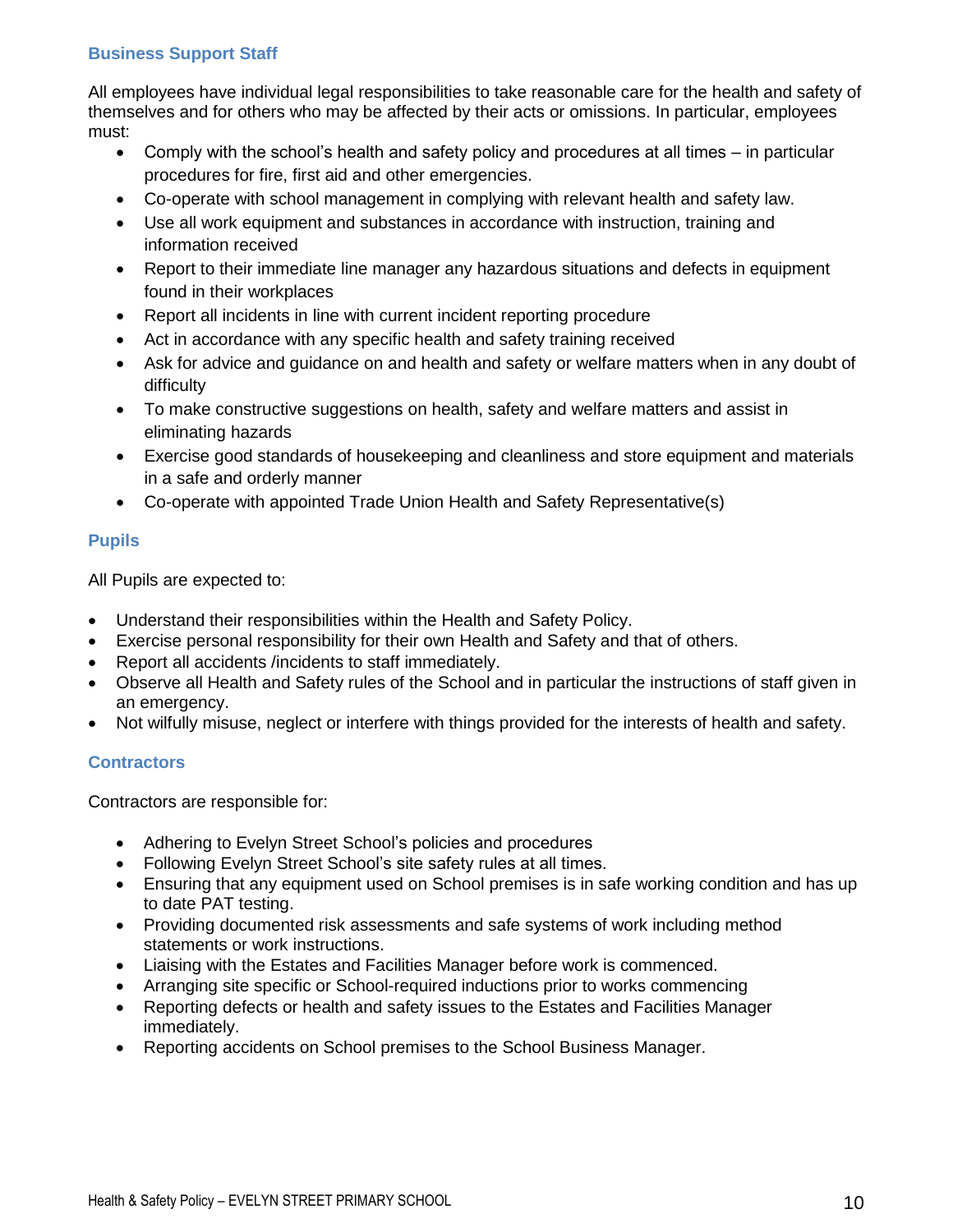#### **Academy Health and Safety Representatives**

- The Governing Body recognises the role of Health and Safety Representatives appointed by a recognised trade union, Health and Safety Representatives will be allowed to investigate accidents and potential hazards, pursue employee complaints and carry out school inspections within directed time, but wherever practicable, outside teaching time. They will be consulted on health and safety matters affecting all staff.
- They are also entitled to certain information, e.g. about accidents and to paid time off to train for and carry out their health and safety functions. However, they are not part of the management structure and do not carry out duties on behalf of the Head Teacher or Governing Body.

## **School Health and Safety Representatives**

Workplace Health and Safety Representatives have functions rather than duties. Evelyn Street School will support Health and Safety representatives in carrying out their functions. Their functions include:

- Investigating accidents and potential hazards
- Pursuing employee complaints
- Carrying out School inspections within directed time but, wherever practicable, outside teaching time.
- Consultation with management on health and safety matters affecting all staff.

#### **Governors Health & Safety Committee**

The Committee meets once a term and a schedule is forwarded to all members at the commencement of the academic year. The minutes of meetings are recorded and copies are distributed to all Committee members. The Committee has the following functions;

- To consider information, statistics, reports, health and safety training and risk assessments, relating to Health, Safety and Welfare matters affecting the School generally, and to make recommendations or observations to Management accordingly.
- To make recommendations to Management regarding the effective application and development of the Health and Safety Policies of the School.
- To review health and safety aspects of new initiatives and changes of procedure.
- To advise on safety rules, practices, etc. affecting the School generally and adherence to safety policy.
- To consider reports submitted by Safety Representatives to the SLT
- To consider reports from SLT where necessary.
- To consider training at all levels (i.e. Managers, Safety Representatives, and other employees).
- To consider reports from the Health and Safety Executive.
- Look into the effects of new health and safety legislation, enforcing authority reports and information releases.
- To carry out inspections of a specific workplace by nominated committee members when necessary.
- To co-ordinate the development and implementation of planning processes that are consistent and aligned with the School's strategic planning in order to ensure a proactive approach to occupational health and safety management across all its operations.
- To keep the school informed at all times of the work of the Committee.
- Refer issues of the School's importance to the Board of Governors.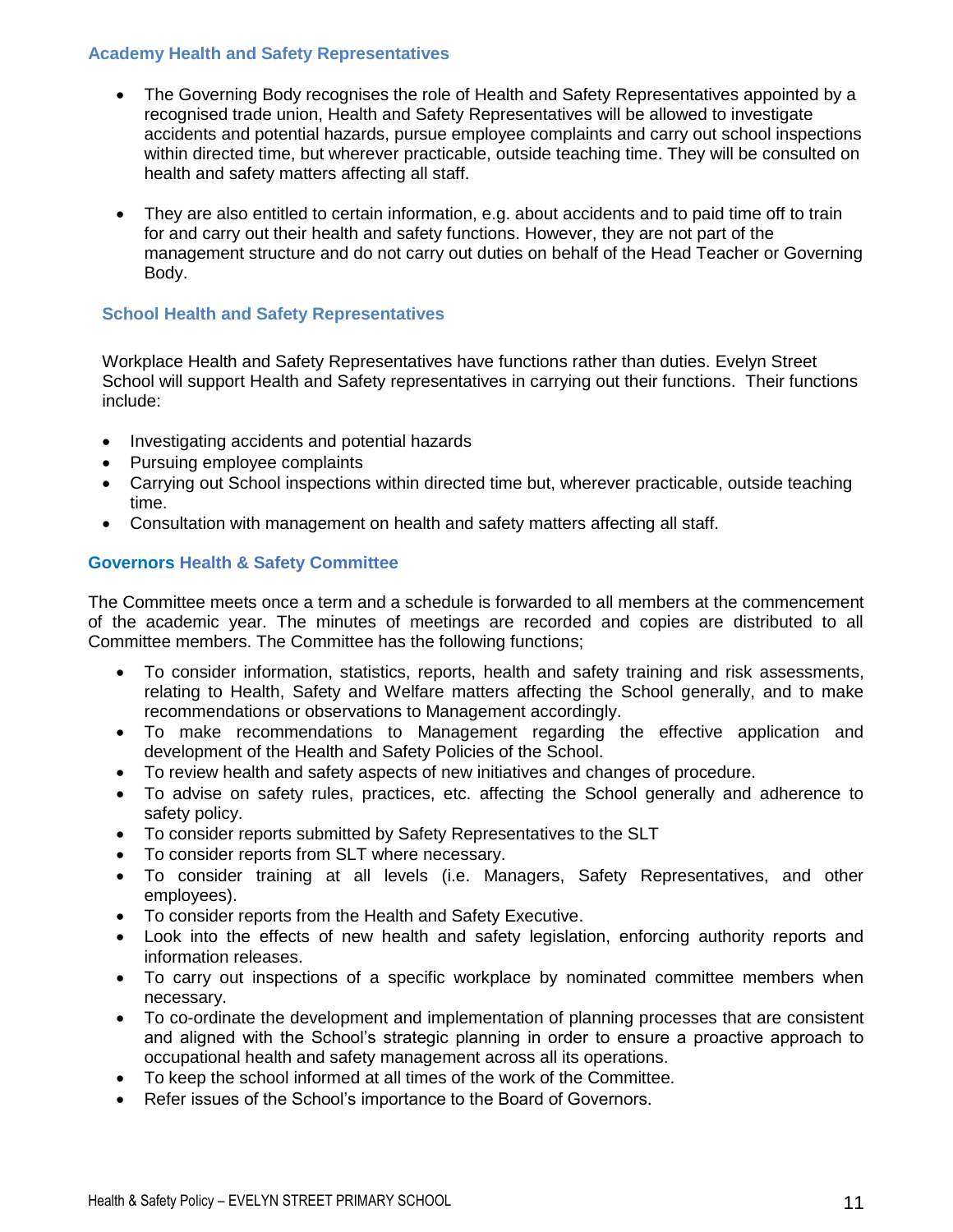#### **Competent Assistance**

The **Management of Health and Safety at Work Regulations 1999, regulation 7**, requires that every employer must appoint one or more competent persons to assist them with the implementation and provision of health and safety measures.

Adele Partridge, HSinCare, has been contracted to ensure that EVELYN STREET PRIMARY SCHOOL (WPAT) is provided with the necessary information, advice and assistance to comply with current Health and Safety Legislation.

Adele Partridge, HSinCare, will carry out audits of our Health and Safety Management Documentation in order to measure our health and safety performance. These will be completed within the contractual arrangements at no less than twelve monthly intervals.

#### **3 SCHOOLS HEALTH, SAFETY & WELFARE MANAGEMENT SYSTEM**

#### **The Health, Safety & Welfare System**

The School Health, Safety and Welfare Policy identifies the framework of safety goals and objectives which is central to the Health and Safety Management System as depicted in the HSG65 "Managing for Health and Safety" the recognised legislative guidance model issued by the Health and Safety Executive.

It is essential that all members of staff are familiar with the Policy and Procedures and understand their own role within it. Access to all documents is available to staff via the School network and policy files stored in the staff room.

#### **The Health, Safety & Welfare Plan**

The Health, Safety and Welfare Policy will promote active performance measurement against established standards from which improvements will be made which will be linked back to the Health and Safety plan. The Senior Leadership Team is responsible for ensuring delivery of the plan.

The plan supplements the on-going health and safety activities of the School setting out the Head Teachers' health and safety improvement activities to take place in a specific, measurable, achievable, realistic and timely manner.

The plan involves the inclusion of everyone participating in its maintenance and development providing strong leadership, active effective management and collective ownership and tackling risk priorities.

#### **Performance monitoring**

Throughout the school delivery planning is required to ensure that the use of resources is effectively managed and monitored to deliver service standards and local performance targets which effectively translate the strategy, policies and objectives into practical ways of providing a service.

The co-ordinator for Health and Safety will monitor performance using active and reactive processes.

Active monitoring consists of:

- Inspections, monitoring the health and safety performance of employees
- Identification on noncompliance via audits and inspections
- Evaluation of the effectiveness of accident, incident reports and subsequent investigations
- Monitoring of the operation and inclusion of policy and procedure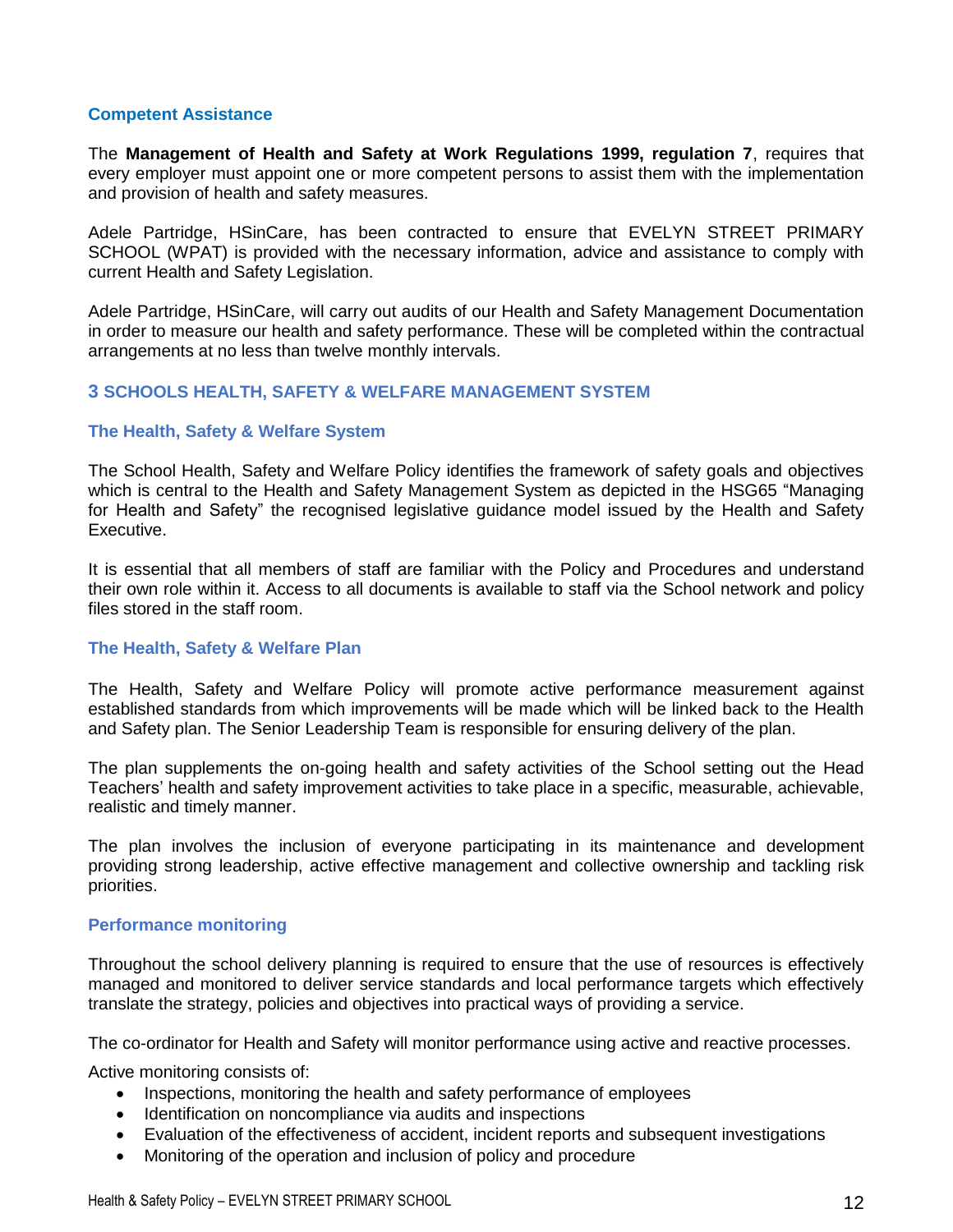Evaluation of safe working practices, the quality of risk assessments and suitability of control measures

Reactive monitoring consists of:

- Accident, incident and near miss analysis
- Analysis of ill-health situations with appropriate recommendations
- Responses to insurance claims and subsequent lessons learned
- Improvements to current operations due to legislative change, enforcing authority guidance, safety alerts, Improvement and Enforcement Notices.

The auditing framework analyses the level of achievement and monitors the performance standards to determine that the policy is designed to meet its strategic aims and objectives. Performance reporting makes the accountability process transparent and encourages the development within the organisation of a 'culture' of continuous improvement.

#### **Audit**

The School adopts adherence to a regular annual programme of health and safety audits to help to identify, monitor and eradicate any potential health and safety risks associated with unsuitable equipment, processes, procedures, and the environment associated with the work. The complete audit process is fully documented, with recommendations and proposals to improve on any findings.

The audit of the health, safety and welfare management system is structured and carried out by competent auditors. An auditing framework will assist in prioritising a systematic approach and the use of key performance indicators will allow benchmarking for future audits and as a tool against monitoring where the standard should be.

Performance indicators will include:

- Completion and review of risk assessments
- Actions implemented from risk assessments
- Numbers of employees trained in core Health and Safety
- Numbers of accidents, incidents and near misses reported
- Number of RIDDOR reportable injuries

The Governors regularly receive reports on health and safety so that the governing body is made aware of the strengths and weaknesses of health and safety performance and also examines a report on the School accident and incident statistical trends within this school over time.

#### **Review**

The School systematically reviews all health and safety documentation to ensure the adequacy of performance and in making decisions about the nature and timing of the actions necessary to remedy deficiencies.

Reviewing is based on information from 'measuring' and 'auditing' activities to verify that the health and safety management system is working effectively as designed to achieve the overall direction and objectives.

The Health and Safety Plan will be constantly reviewed as improvements are made and achievements reached to maintain a consistent approach for effective planning.

Practice & Policy development is an important activity of the Head Teacher. Changes to existing legislation, the introduction of new legislation and the publication of new information will be assessed on an on-going basis to determine if existing policies and procedures should be changed or new ones introduced.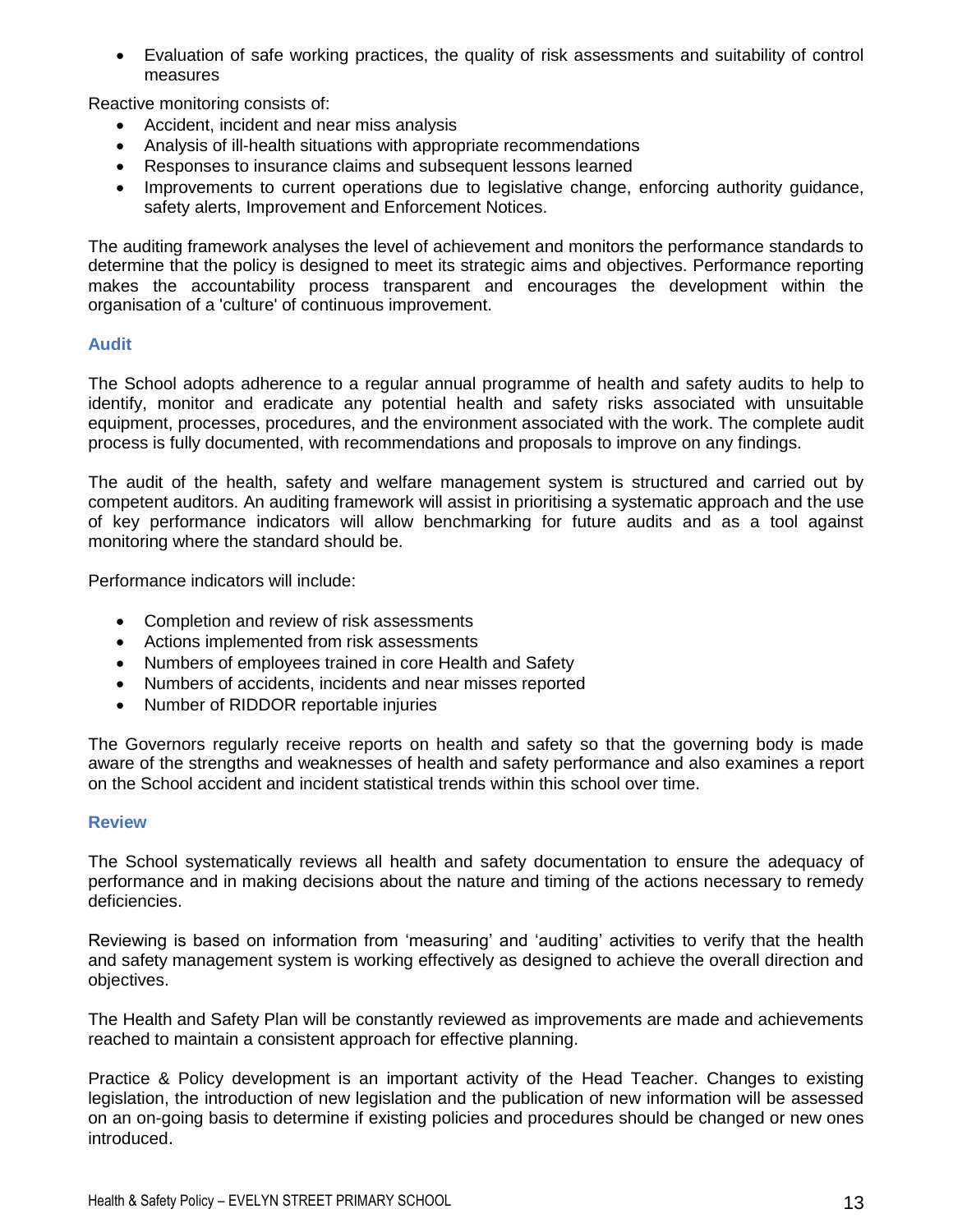#### **HEALTH AND SAFETY INFORMATION FOR EMPLOYEES REGULATIONS 1989**

The regulations require information relating to health, safety and welfare to be provided for our employees by means of posters or leaflets in the 'approved form' and published for the purposes of the regulations by the Health and Safety Executive (HSE).

The 2009 poster displays optional boxes where details of any worker health and safety representatives and other health and safety contacts can be added. It is not a legal requirement to include this information but it may be helpful to workers for the information to be supplied.

The poster 'Health and Safety Law' – 'What You Should Know' is displayed in the STAFF ROOM where it can be read by our employees, visitors and contractors.

Information on the poster states that has overall responsibility for health and safety within EVELYN STREET PRIMARY SCHOOL (WPAT) and the name of any safety representatives that have been identified.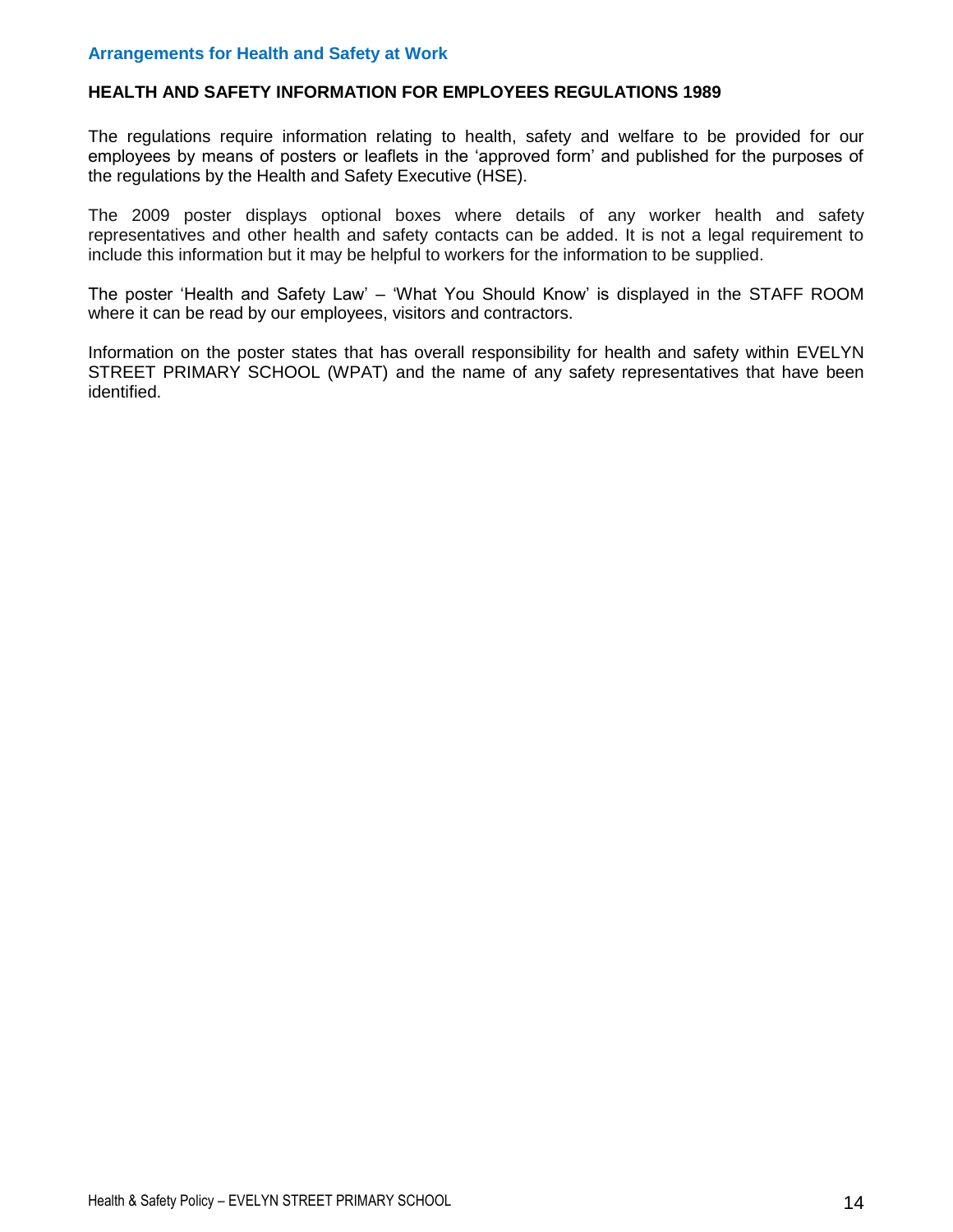## **4 HEALTH, SAFETY AND WELFARE POLICY ARRANGEMENTS**

## **Accidents and first aid**

#### **First Aid**

The School operates under the First Aid Regulations 1981 (as amended) and schedules of provision providing first aid and emergency help to someone who is injured or taken ill, including defibrillator and epi-pen use where staff have been appropriately trained. EVELYN STREET PRIMARY SCHOOL (WPAT) has a specific risk assessment detailing first aid provision requirements in terms of numbers of qualified First Aiders and appropriate supplies.

#### **First Aiders**

First aiders are members of staff who have been appointed by the School after receiving training in first aid provision. First aiders only provide treatment in accordance with their training; matters outside of this are referred to a competent medical professional. Staff who wish to volunteer to become designated first aiders should contact their Line Manager.

#### **First Aid training**

First aiders are provided with the relevant training at least every three years.

Duties of a first aider are:

- To administer treatment in accordance with the training they have received.
- To provide written confirmation of first aid treatment given.
- To ensure first aid boxes are stocked, regularly checked and refilled.

#### **First Aid boxes and supplies**

First aid boxes containing emergency supplies are provided for use by first aiders and anyone dealing with an emergency. The S.L.T arrange for the procurement and distribution of first aid supplies to replenish first aid boxes available on the premises, for School External Visits and for School vehicles.

The location of First Aid boxes is listed in each room.

#### **Automatic External Defibrillators**

For the purpose of potentially preserving life the School has extended the first aid equipment provision to include the use of Automatic External Defibrillator (AED). This requires the application by an authorised user to a patient in order to deliver a shock. All authorised users have successfully completed a defibrillator training program and are identified on the first aid list in each room.

The AED is located in The Reception area.

#### **First Aid and Medical Provision for individual pupils**

Schools have statutory guidance to follow in order to support pupils at school with medical conditions. Any member of school staff may be asked to provide pupils with medical support and the school must ensure that the staff taking on this role receive sufficient and suitable training and achieve the necessary level of competency before they take on this responsibility.

The SLT review pupil medication needs twice per year and this includes, but is not limited to, use of epipen, response to epileptic fits or asthma attacks and gastrostomy feeding (refer to medication policy).

There is a list of pupils with relevant health issues described on a poster, located on the noticeboard in the staff room.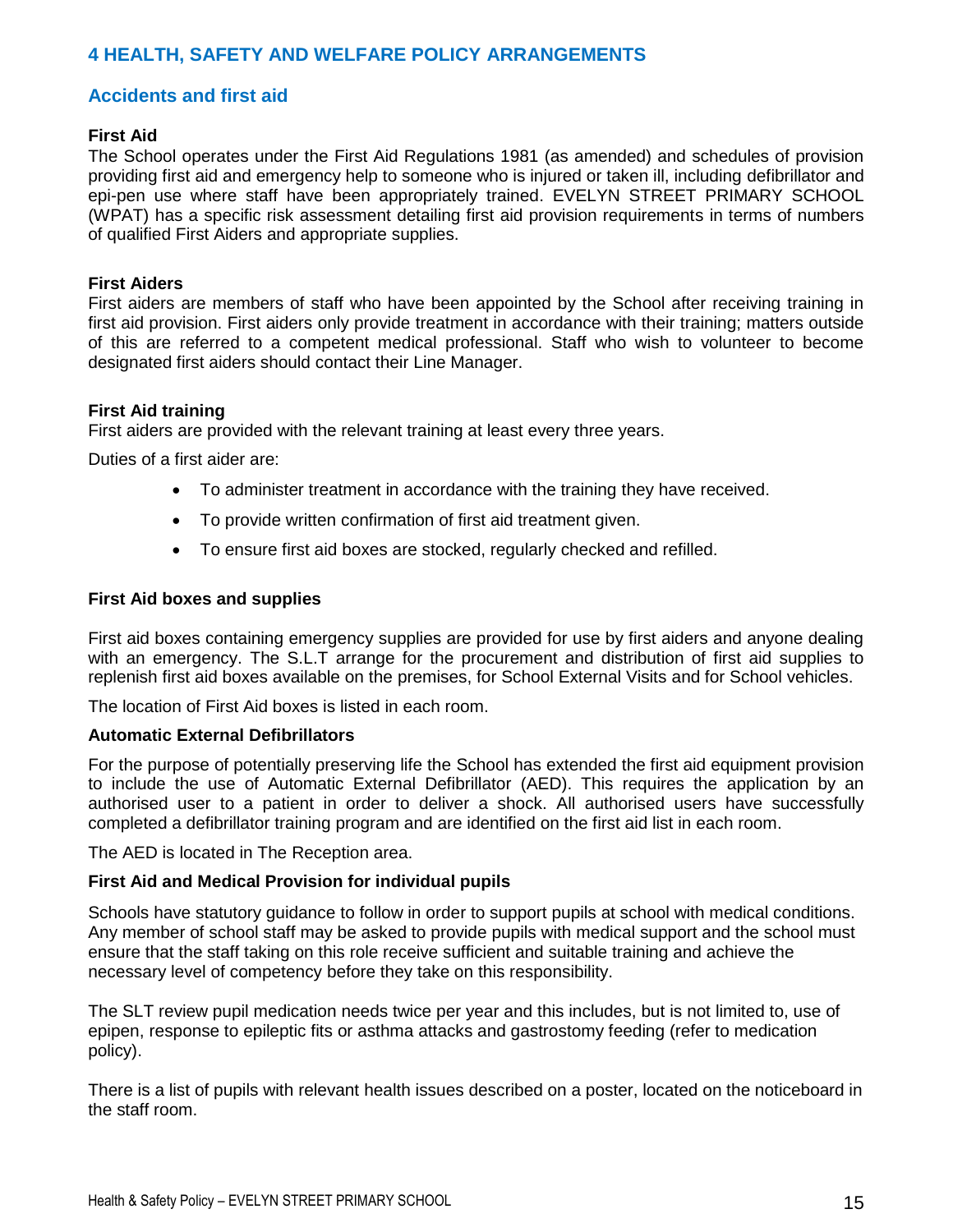## **Accident / incident recording and reporting**

All accidents, near misses, diseases and dangerous occurrences are reported as legally required in the Social Security Regulations 1979 and the Social Security Administration Act 1992. All persons completing the accident record book must do so with a First Aider or nominated person.

#### **Accident and incident recording**

All accidents and incidents must be reported to the appropriate person on the day of the occurrence (or as soon as is practicable) by completing an official accident/incident recording form which complies with the Data Protection Act 2018.

If First Aid is required this shall be administered by a qualified School First Aider having completed the appropriate First Aid course, or by contacting the Emergency Services as circumstances dictate. The list of qualified First Aiders is available in every room.

All cases of incidents, occupational health illness, accidents, diseases, dangerous occurrences and near misses involving staff and/or pupils occurring, where they are located in off-site provision or are contractors (whilst working on School premises) must be reported.

Serious accidents (those resulting in a pupil being sent to hospital or having time off school as a result, or a fatality) must be reported within 24 hours to the external Safety Consultant (Adele Partridge at HSinCARE). Initially this will be by telephone (07894 860292) and then via email [\(info@hsincare.co.uk\)](mailto:info@hsincare.co.uk) once an investigation into the accident has been carried out.

The School has in place inclusive and integrated safe practices which promote and ensure the safety and well-being of all pupils. Our duty of care extends where pupils require first aid treatment and the control measures to apply appropriate treatment and ensure their health and safety.

#### **Accident and investigation reporting**

The School adheres to the Reporting of Injuries, Diseases and Dangerous Occurrences Regulations (RIDDOR) 2013 reporting appropriately as defined within the schedules.

Absence of any member of staff or pupils from EVELYN STREET PRIMARY SCHOOL (WPAT) as a result of an accident, incident or disease for more than 7 days is reported to the Health and Safety Executive within 15 days of the accident, serious injuries within 10 days. All records are kept of any accident involving an employee who has been incapacitated for more than 7 consecutive days**.**

All accidents, diseases and incidents causing absence from work or in the case of pupils absent from School or receiving medical attention will be investigated. Managers will be responsible for acting on the findings of any investigation and for implementing any changes to current safe systems of work as a result.

The aims of the investigation are to find out:

- What happened?
- What caused the accident/incident?
- Who was involved?
- When did it occur?
- Where did it occur?
- How could it have been prevented and how?
- What needs to be done to prevent a recurrence?

The person responsible for investigation of accidents or near misses is:

Head Teacher or School Business Manager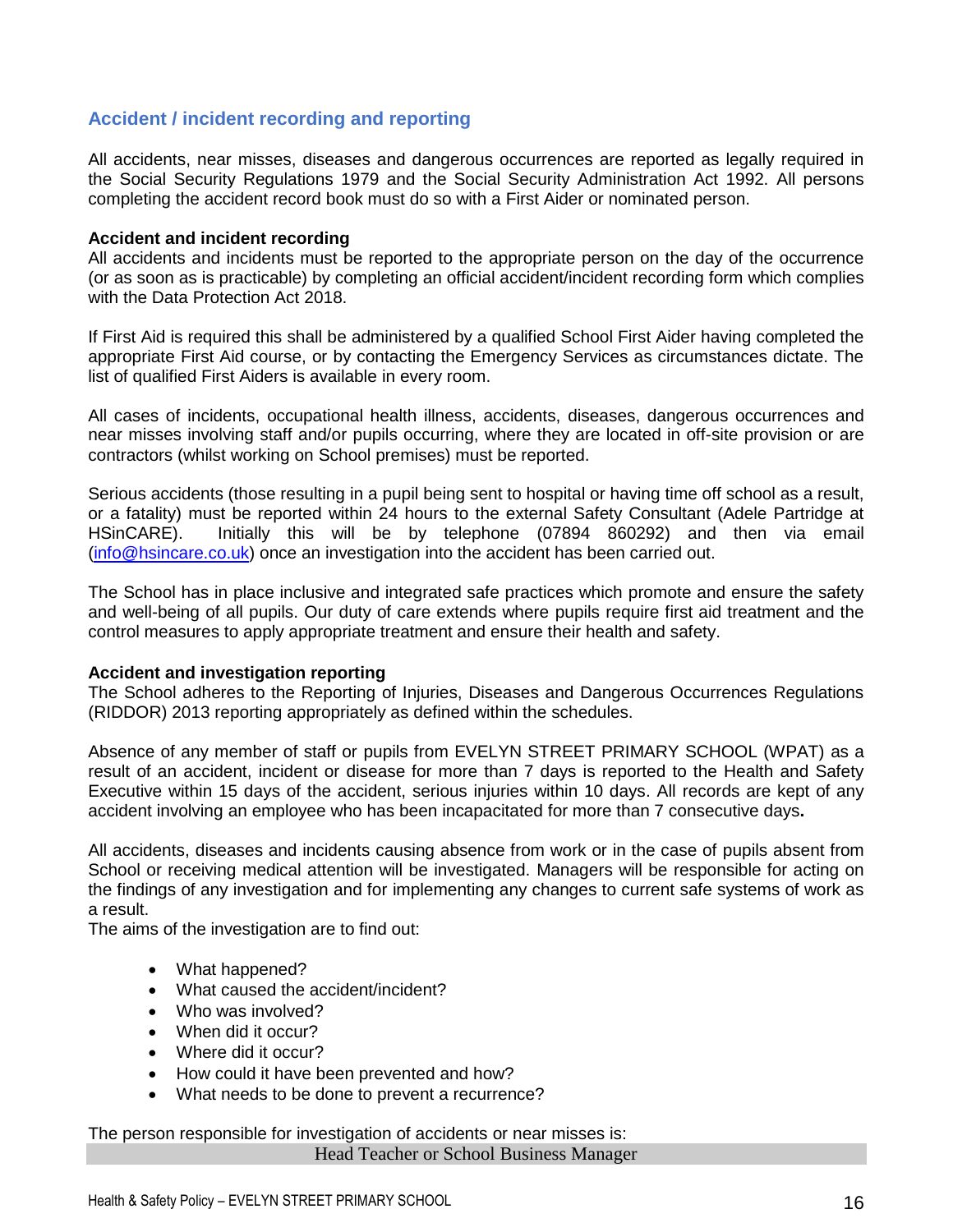## **Communicable diseases**

#### **Control of Infection**

To control the risks associated with communicable diseases such as viruses' from blood, faeces, and urine, detailed information is provided in the Staff Handbook.

#### **Dealing with spillages of blood and body fluids**

- Ensure arrangements are in place for the removal of blood and body fluid spillages.
- Ensure the clearing up of spillages is carried out by competent employees/contractors.
- Ensure COSHH assessment is in place relating to cleaning, and implement the control measures (see **COSHH** management procedure).
- Cordon off the area until it has been disinfected, e.g. provision of barriers and prohibition signage.
- Treat the infected area with suitable disinfectants as directed by the manufacturer. Provide relevant employees with protective equipment and instruct them to use it.
- Dispose of the waste material properly.

#### **Dealing with syringes**

- Provide a disposal kit; this will include purpose made gloves to avoid direct contact and a sharps box.
- Make arrangements with a local authority or contractor to remove used sharp boxes.
- Keep the disposal box in a safe place, away from access by pupils.

#### **Exposure to communicable disease**

Send employees who may have been exposed to infected material to the local accident and emergency department or GP immediately.

#### **Drugs and Medicines**

If a pupil suffers asthma, diabetes or epilepsy or other long-term illnesses this is recorded along with any daily medication required. If so, the parent should bring or send the medicine to school in a clearly labelled container which is given to a member of staff and recorded. The medicine will be administered by a trained member of staff.

A register of pupils requiring such medication is retained in the Staff Room. All medication will be accepted/stored/dispensed in accordance with the Medication Policy.

The person responsible for the administration of Medicine is:

## **NOMINATED FIRST AIDER**

## **Control of hazardous substances**

EVELYN STREET PRIMARY SCHOOL (WPAT) will work in compliance with the Control of Hazardous Substance to Health Regulations 2002 *(as amended)* and reduce "so far as is reasonably practicable" substances hazardous to health in the workplace.

Hazardous substances will not be used handled or stored until a suitable and sufficient risk assessment has been carried out. The findings and content of the risk assessment will be communicated to all staff likely to come into contact with the substance.

Material safety data sheets (MSDS) will be obtained for all hazardous substances purchased and this information will be retained in the relevant departments i.e. M*aintenance, Catering, Cleaning and Art*.

Health & Safety Policy – EVELYN STREET PRIMARY SCHOOL 17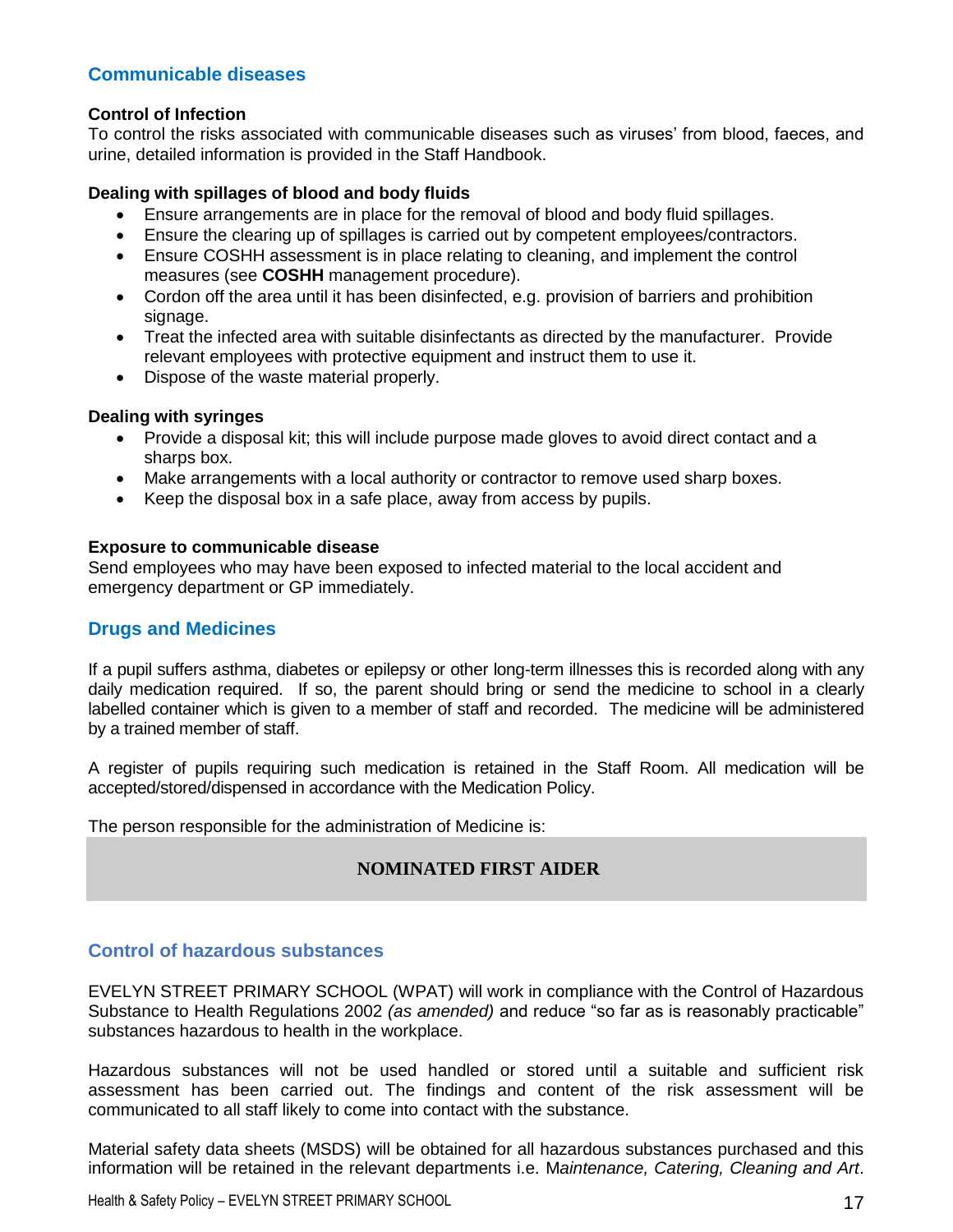These data sheets are freely available from suppliers and manufacturers who have a legal obligation to provide them.

COSHH records are kept in appropriate areas, which are available to staff as required.

Responsibility for implementation of CoSHH assessments and any controls that are required rests with the nominated person and supported by any other staff as is required.

The effectiveness of the CoSHH assessment and any deficiencies will be reported to the person responsible for carrying out the CoSHH assessments.

All CoSHH assessments will be reviewed if there are any significant changes that affect the validity of the risk assessment.

The persons responsible for ensuring that the CoSHH assessments are carried out are:

#### **Maintenance Officer**

## **Control of Contractors**

All contractors must report to reception on arrival and departure from the school. This is to ensure that the Head Teacher / Deputy Head Teacher or Maintenance Officer can make necessary arrangements to ensure the safety of staff and pupils and to ensure that contractors have been provided with the necessary health and safety site induction.

Contractors may include:

- **•** Groundsman
- Cleaners
- Tradesmen (plumbers, electricians etc.), i.e. supplied by MEARS
- Agency staff
- Extra Curriculum Activity instructors
- Caterers

And any other persons working on the premises and not directly employed by the School.

We understand that the controls must protect the contractor from any risk themselves and from any hazards that may arise as a result of our school activities.

Prior to contractors (excluding those supplied by MEARS) carrying out work at our school premises or elsewhere on our behalf, the contractor should produce or complete the following where possible:

- A copy of their current Employer and Public liability insurance.
- Copies of any accreditations applicable to the job they may have.
- A method statement for the task they are to carry out.
- Copies of all risk assessments relevant to the job.
- Any other information that may affect the health and safety of anybody involved.
- **-** DBS Certificate (NB only required if working unaccompanied on the premises during school hours)

Exclusions to the above may apply to the discretion of the Maintenance Officer with agreement from the Head Teacher. The person responsible for the control of contractors is the Maintenance Officer.

At all times maintenance work is carried out with consideration of employees and pupils where activity takes place. Contractors attending site will be appropriately scheduled "out of hours" and where applicable security checked. All contractors and visitors will be escorted and advised of restricted areas.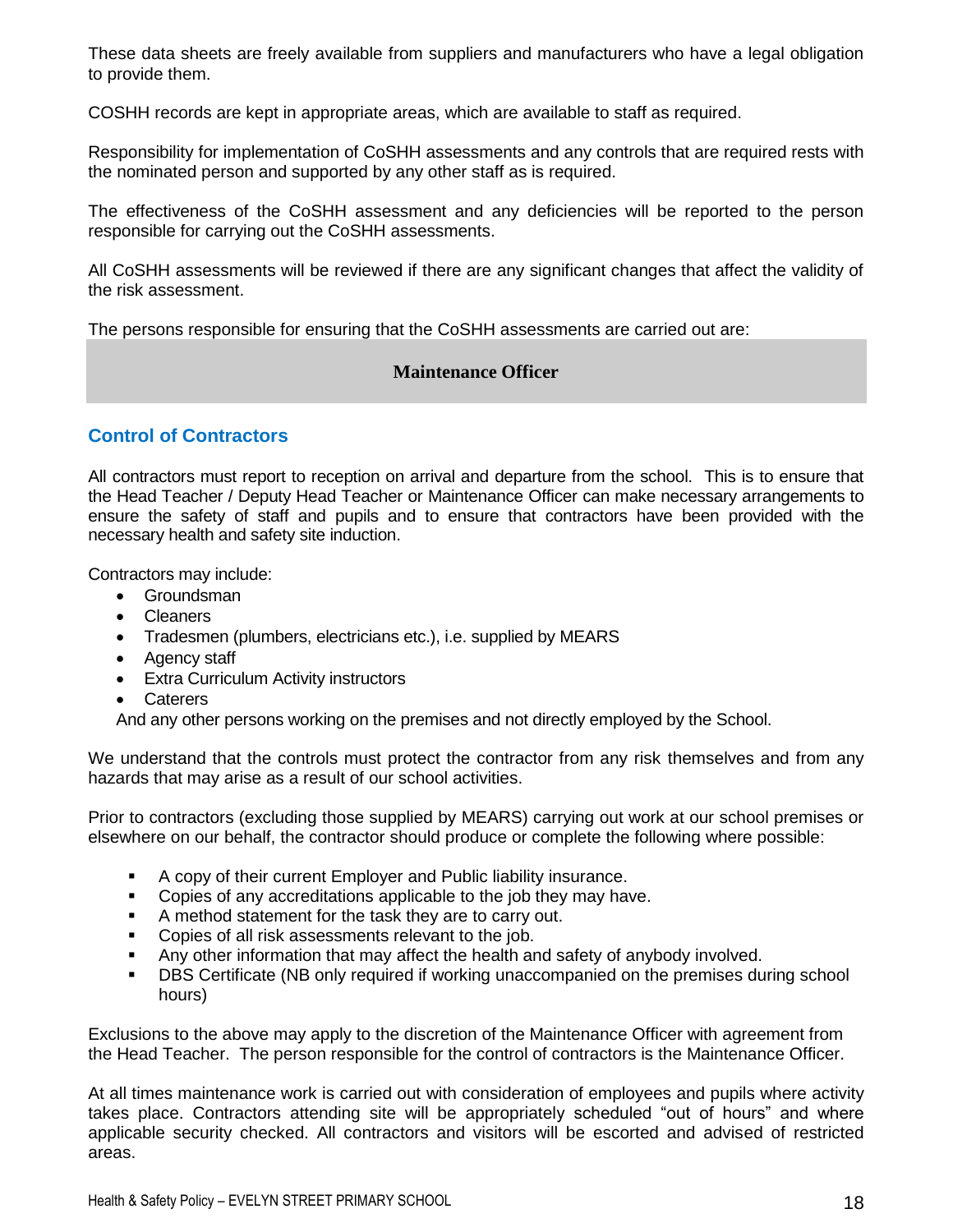#### **Permit to work**

All maintenance work will be coordinated through the Maintenance Officer. Where applicable, permits to work will be issued, appropriately controlled and monitored by the Maintenance Officer or nominated competent person. All maintenance work will be assessed to ensure that the activities have appropriate risk assessments and method statements. When engaging contractors who are Principal Contractors their permit to work system must work alongside that of EVELYN STREET PRIMARY SCHOOL (WPAT).

## **Display screen equipment**

The **Health and Safety (Display Screen Equipment) Regulations 1992** require that an assessment of all display screen equipment (DSE) and the workstation be carried out to identify any risks present in relation to essential display screen users as defined in the regulations.

Prior to carrying out the assessment a checklist will be completed so as to identify the presence of any significant risk. We recognise that DSE users require training and will provide it as necessary.

DSE training is provided for employees which also produces a risk assessment allowing for improvements to be made and reasonable adjustments where required.

Employees who have declared a disability or existing upper limb disorder will be individually assessed to ensure all necessary adjustments are made to their workstation and job tasks to allow them to continue working.

The assessments will be reviewed annually or when any significant change occurs.

#### **Eyesight Tests and Corrective Glasses**

EVELYN STREET PRIMARY SCHOOL (WPAT) accepts their responsibility under these regulations. Should an employee classified as an essential user under the regulations have difficulty with their eyesight whilst using the display screen for their work, then we will pay for an eyesight test. This will determine if the employee requires corrective glasses to reduce the health risks involved in the use of computer screens.

If corrective eyewear is required then we will provide basic eyewear, which must be used whilst the operative is using the computer.

EVELYN STREET PRIMARY SCHOOL (WPAT) will not pay for any other type of eyewear, such as bi focal or varifocal lenses. If an employee requires these then they must pay the cost difference.

#### **Electricity**

All new fixed wiring installations work and all maintenance work on existing installations will comply with the requirement of the Electricity at Work Regulations 1989 and the 17th Edition of the Institution of Electrical Engineers (I.E.E.) Regulations 2008**.** All equipment will be properly installed, maintained, repaired or replaced in accordance with the above guidelines.

No-one must interfere or tamper with, work on, adapt or assemble any piece of electrical equipment or machinery unless competent to do so. Competence levels appropriate to the task will be decided on the basis of a detailed written risk assessment.

#### **Portable Appliances**

The Maintenance Officer is responsible for arranging Portable Appliances Testing, which is likely to be carried out during school holidays. Staff should ensure that any portable appliances that may be locked in cupboards during these times are made available when the Portable Appliances Testing is due.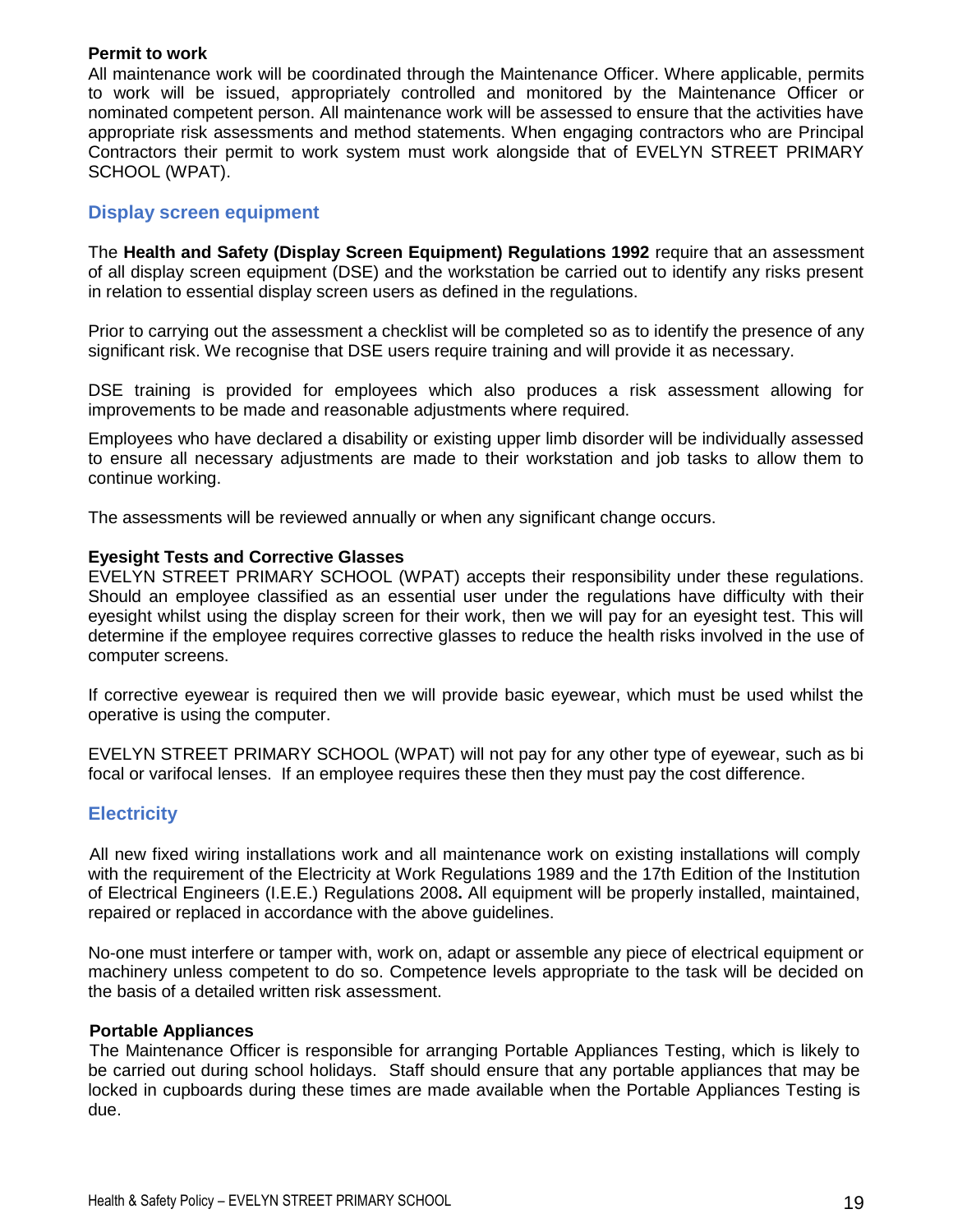Staff should not bring electrical items from home to use in the classrooms, unless they have been suitably checked beforehand. Staff are not permitted to use electrical charging equipment on the school premises unless it has a PAT label attached and is on the School PAT register.

All electrical defects must be reported to the Maintenance Officer, using the log book in the staff room, as soon as possible.

## **Critical Incident Management Planning**

#### **Critical Incident Management plan**

This is in place to identify all hazards which may result in emergencies, e.g. bomb, explosion, gas leak, flood, asphyxiation due to fumes etc. It is reviewed annually

The plan includes:

- The action to take in the event of an emergency or disaster.
- Out of hours cover.
- Evacuation procedure, Assembly Points and First Aid.
- Location of services and isolation valves etc. Shut down of services, where possible.
- Raising the alarm.
- Co-operation with the emergency services and surrounding businesses/homes.
- Handling the media.
- How to contact staff and Chair of Governors of the school.
- A search plan for the building in the event of a bomb threat.

#### **Bomb Threat**

The receipt or setting of explosive or other potential dangerous devices (bomb threats) is a potential hazard in all premises. The aim at all times must be to ensure that effective procedures are in place and are clearly understood to ensure, so far as it is reasonably practicable, the safety of all those on the premises and persons in the immediate vicinity. It is imperative that all staff understand what to do in the event of a bomb threat so that all persons in the building will evacuate to a place of safety. The appropriate staff will need to be given clear guidance on what action to take receiving a bomb threat either by phone or in person. The following action will need to be taken:

- Call the police on receipt of a bomb threat for advice and assistance.
- Decide whether to evacuate based on the police advice.
- Decide upon the evacuation route and assembly point dependent on the location of any device.
- Ensure effective communication with contractors, visitors, pupils and employees who may be affected by the incident.
- Prevent anyone returning to the building until the emergency services have given the all-clear.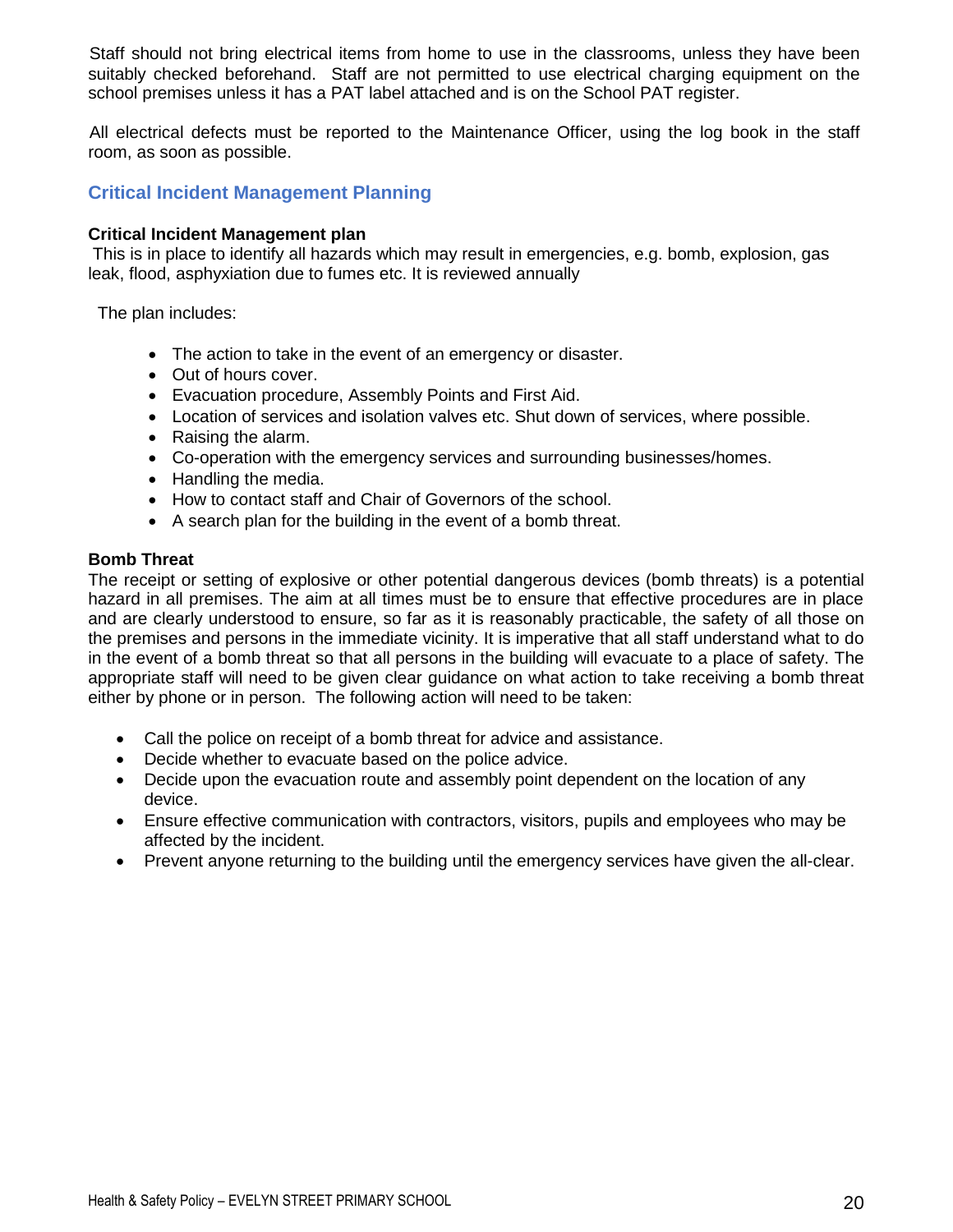## **External Visits working management procedure**

EVELYN STREET PRIMARY SCHOOL (WPAT) in conjunction with the LA believe that educational visits are an essential component of good education. It recognises the importance of ensuring that outdoor educational activities and school trips are planned and organised in such a way to minimise the risks to pupils by:

- Ensuring journey planning is realistic, considering personal safety issues for all types of school visits.
- Ensuring suitable risk assessments have been carried out and recorded.
- Considering any specific control measures that may be required for children with known illnesses.

#### **External Visits Coordinator**

The head teacher is the nominated Educational Visits Coordinator (EVC). Nominated staff members will liaise with the EVC in the planning and management of educational visits including adventure activities led by school staff.

The External Visits co-ordinator is:

#### Emma Leigh

General Functions of the EVC are to:

- Assign competent people to lead or otherwise supervise a visit;
- Assess the competence of leaders and other adults proposed for a visit.
- Ensure relevant risk assessments have been carried out for each planned visit.
- Complete EVOLVE online to inform LA of visit details, where appropriate
- Work with the group leader to obtain the consent or refusal of parents and to provide full details of the visit beforehand so that parents can consent or refuse consent on a fully informed basis;
- Oversee the emergency arrangements and ensure there is an emergency contact for each visit;
- Keep records of individual visits including reports of accidents and 'near-accidents' (sometimes known as 'near misses');
- Review systems and, on occasion, monitor practice.

#### **Responsibility of the Head Teacher for adventurous or residential activities**

Ensure that there is a contingency plan (plan B), covering for example the implications of staff illness and the need to change routes, travel arrangements or activities during the visit. The consent form should carry details of "plan B".

- Ensure that the school has emergency procedures in place in case of a major incident on an educational visit. These should be discussed and reviewed by staff. Ensure that pupils, parents, group supervisors and others are given written details of these procedures.
- Establish a procedure to ensure that parents are informed quickly about incident details through the school contact, rather than through the media or pupils.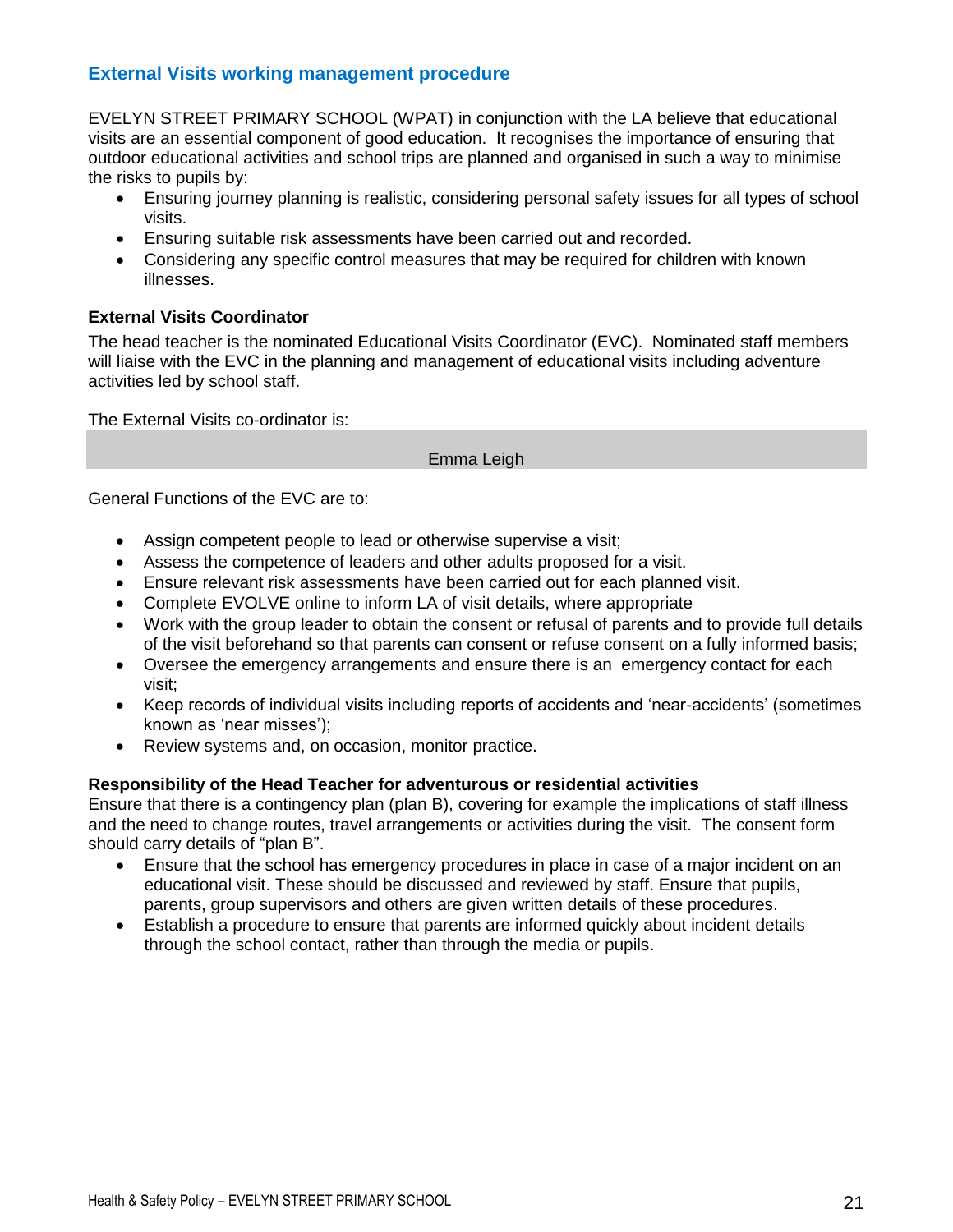## **Fire Safety**

Under the **Regulatory Reform (Fire Safety) Order 2005** and the **Management of Health and Safety at Work Regulations 1999** employers are required to undertake a specific risk assessment of the risks posed by fire within their school's undertaking.

A specific fire risk assessment has been undertaken and the findings implemented.

The fire risk assessment will be reviewed at least annually, or if there is any significant change in the circumstances.

#### **Fire Prevention**

Fire prevention is part of everyone's duties. In particular, attention should be paid to checking the premises before leaving at night to ensure nothing has been left which could lead to a fire developing whilst the premises are unoccupied. In line with good practice and managing the environment electrical appliances should be switched off if possible, rather than left in standby mode. This should include closing down computers, ceiling mounted projectors etc. If equipment is needed to be left on or in standby mode they should be kept clear of combustible material in case of a fault developing when unattended.

The volume of combustible rubbish must be kept to a minimum in order to reduce the risk of fire. Arrangements must be made to have any large amounts of combustible rubbish removed from the building.

#### **Fire checks**

The following checks are carried out and recorded in the fire log where necessary:

Daily (all staff responsible):

- Fire escape routes are operating and are free from obstructions before opening.
- Goods and equipment, especially combustible items, are not stored in fire escape corridors.
- Final exit doors are operating and are not obstructed on either side.
- Fire doors are kept closed and are not held open by fire extinguishers etc.
- Maintenance Officer checks that heat detectors are not covered during maintenance, unless necessary to prevent false alarms.
- Firefighting equipment is in place.
- Call points are not obstructed.
- Sources of combustion and ignition are identified and removed.

Weekly (Maintenance Officer):

- **•** Test the fire alarms by activating different call points in rotation.
- Check that the emergency generator is functioning (if present).
- Check that Fire Action Notices and fire directional signs are present and not obstructed.

Monthly (Maintenance Officer):

- Test the emergency lighting. (In accordance with BS5266 Part 1).
- Check Fire Doors are operational

#### **Flammable Liquids**

All flammable liquids are stored safely. Flammable liquids are kept in a flameproof locker and staff will return them to the locker after use.

Flammable Liquids are not to be left near sources of heat or ignition.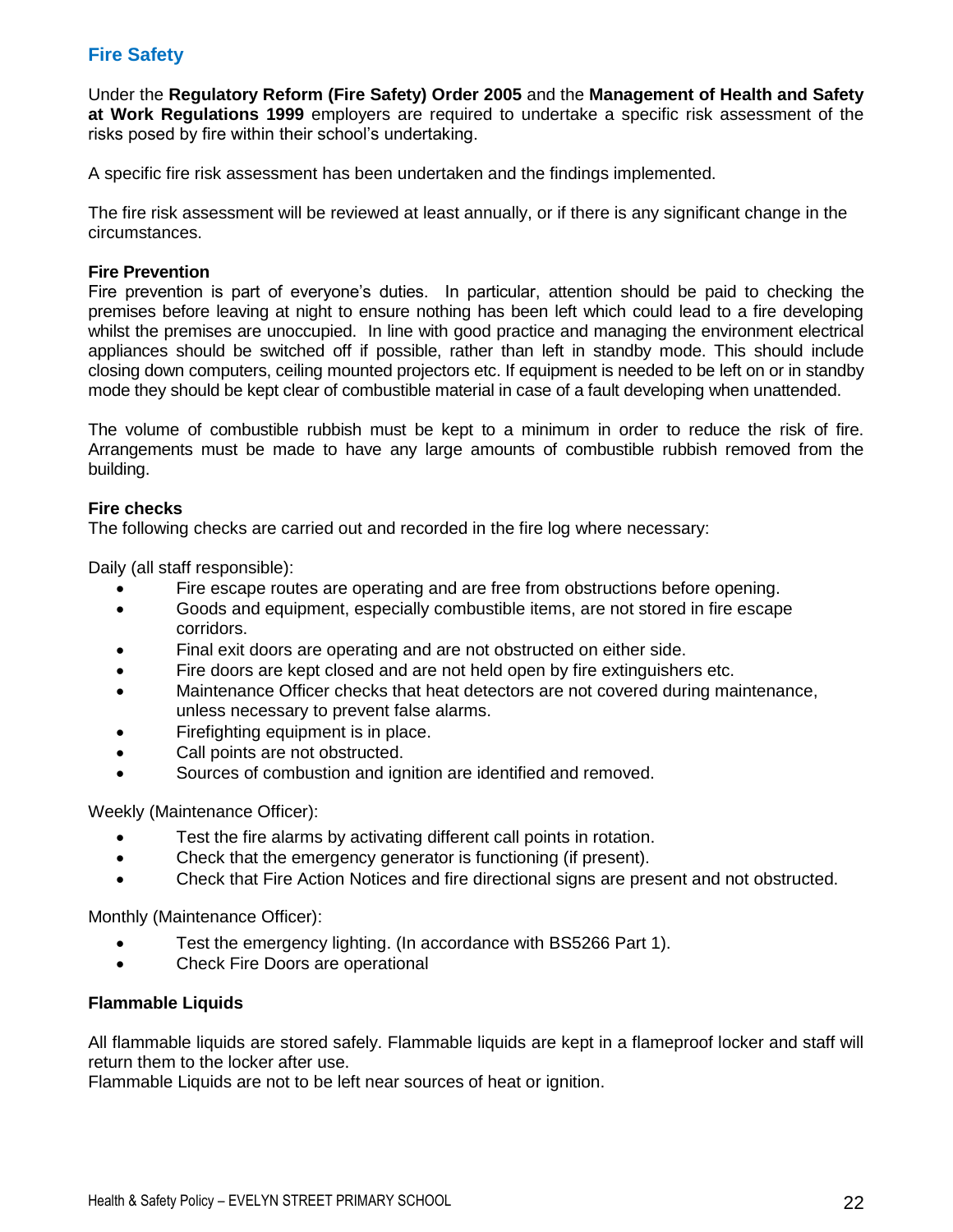## **FIRE DRILLS**

In the event of a fire being discovered the nearest call point should be broken and only if safe to do so a fire extinguisher used to attempt to limit the fire spread.

There are a minimum of 3 fire drills per year with no warning in advance. The drills are at various times of the day

The alarm system is tested weekly with records maintained by the Maintenance Officer.

The person responsible for carrying out the evacuation practices at least three times each academic year and then recording the results is the Head Teacher.

A list of nominated fire marshals is displayed in the reception area.

#### **FIRE ACTION**

The Fire Procedure is as follows:

#### **If you discover a fire:**

- Raise the alarm by the recognised method.
- Only tackle the fire if trained to do so, with the equipment provided, ensuring your exit is clear at all times and without taking personal risks.

#### **Contact with Emergency Services:**

In the event of the alarm being triggered automatically all staff are to follow the procedures laid down in the emergency evacuation procedure.

#### **Upon hearing the alarm:**

The person in charge of the pupils will instruct them to leave by the nearest safe exit, follow behind and close all windows and doors behind them, switching off any electrical equipment where possible. The pupils must make their way to the fire assembly point(s) in an orderly manner supported by staff.

SLT are responsible for checking all areas to ensure that no pupils are left behind.

Any visitors or contractors on site will have been instructed on action to follow in the event of a fire drill on arrival.

To ensure that no one is left in class bathrooms please follow this course of action:-

Nominated staff to check toilets in each class area

The assembly points are situated at: The rear play ground

The registers will be used to ensure that all people (including visitors and contractors) are present. This will be coordinated by the Admin Manager.

#### **Once Evacuated from the building**

- Any missing persons must be reported to the Admin Manager who will then feedback the information to SLT.
- **The head teacher will inform the fire service of any known missing persons.**
- The Head Teacher may direct that the pupils be moved to another place of safety depending on the circumstances.
- Do not re-enter the building until the Head Teacher informs the staff that it is safe to do so.

Health & Safety Policy – EVELYN STREET PRIMARY SCHOOL **For a struck of the struck of the SCS** 23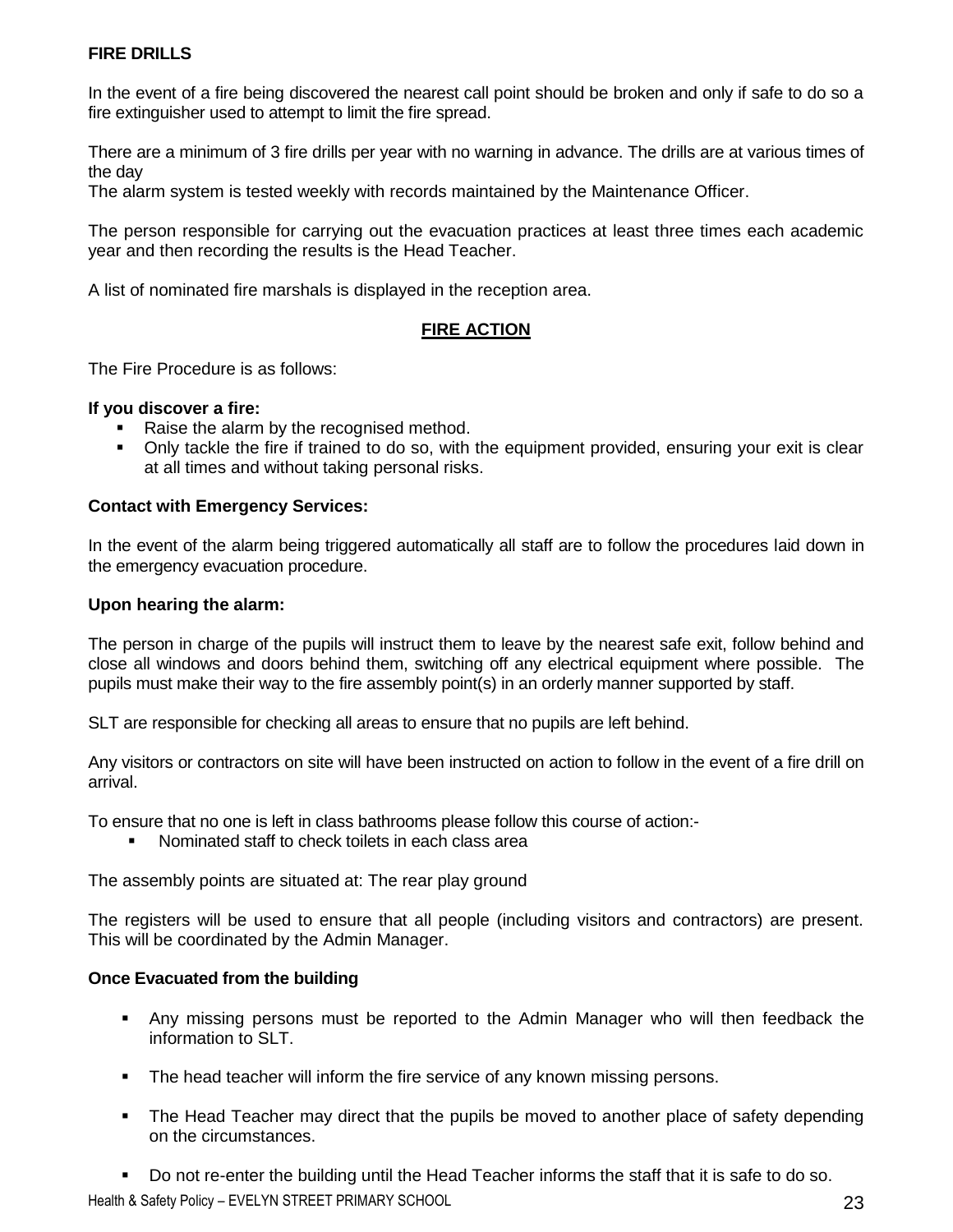On occasions when the school premises are hired to external parties, or during extra-curricular activities, fire evacuation procedures will be identified on an individual basis. The person in charge of the event will co-ordinate with the Maintenance Officer so that suitable evacuation procedures can be implemented.

#### **General Emergency Evacuation Plan (GEEP)**

A GEEP has been developed to safely evacuate staff, pupils and visitors from our school. The GEEP is written to ensure there are adequate procedures, staffing and equipment in place to facilitate everyone's prompt and safe egress in an emergency situation. The plan is robust and practical in order to accommodate individuals with disability or mobility impairment and regular drills are carried out to ensure both staff and pupils are suitably trained to carry out safe evacuation. The GEEP will be reviewed at least annually.

## **Food Hygiene**

A Food Safety Policy is required for our food handling activities. This must be developed alongside this Health, Safety and Welfare Policy. Guidance on food safety and food handling within our premises is available from the local Environmental Health Department.

Food preparation safety falls under the requirements of this Health, Safety and Welfare Policy. This requirement covers housekeeping, cleaning, layout of the food preparation area, the equipment in use and the condition of floors and surfaces etc.

Food is prepared and/or served in a range of contexts within school, including

- teaching areas, e.g. food technology room;
- Hall
- areas where packed lunches are consumed by pupils or staff;
- staffroom:
- food prepared outside school but eaten on school premises; and
- school visits and field trips.

Because the preparation of packed lunches often takes place sometime before they are consumed, food brought on to the premises should be stored in a cool place whenever practicable. Food should not be left in school bags in warm classrooms, next to radiators, hot water pipes or a sunny windowsill, as these are the ideal environments for the proliferation of food poisoning germs.

Pupils should be able to consume packed lunches in an environment which does not pose health risks. For example,

- pupils should be adequately supervised;
- tables on which food is eaten should be clean:
- pupils should be reminded about the importance of washing hands before eating.

The Catering Staff will clean the main school eating area before and after lunchtime. Cleaning records, temperature records and kitchen equipment maintenance logs will be retained by the Catering Manager. All staff working in the school canteen will have as a minimum, Food Hygiene Level II training certificate.

School staff who handle food at EVELYN STREET PRIMARY SCHOOL (WPAT) will be provided with training in food safety. All staff have a responsibility to ensure that a high degree of personal hygiene is maintained particularly when preparing food for consumption in the school and a duty to ensure a high degree of housekeeping is maintained.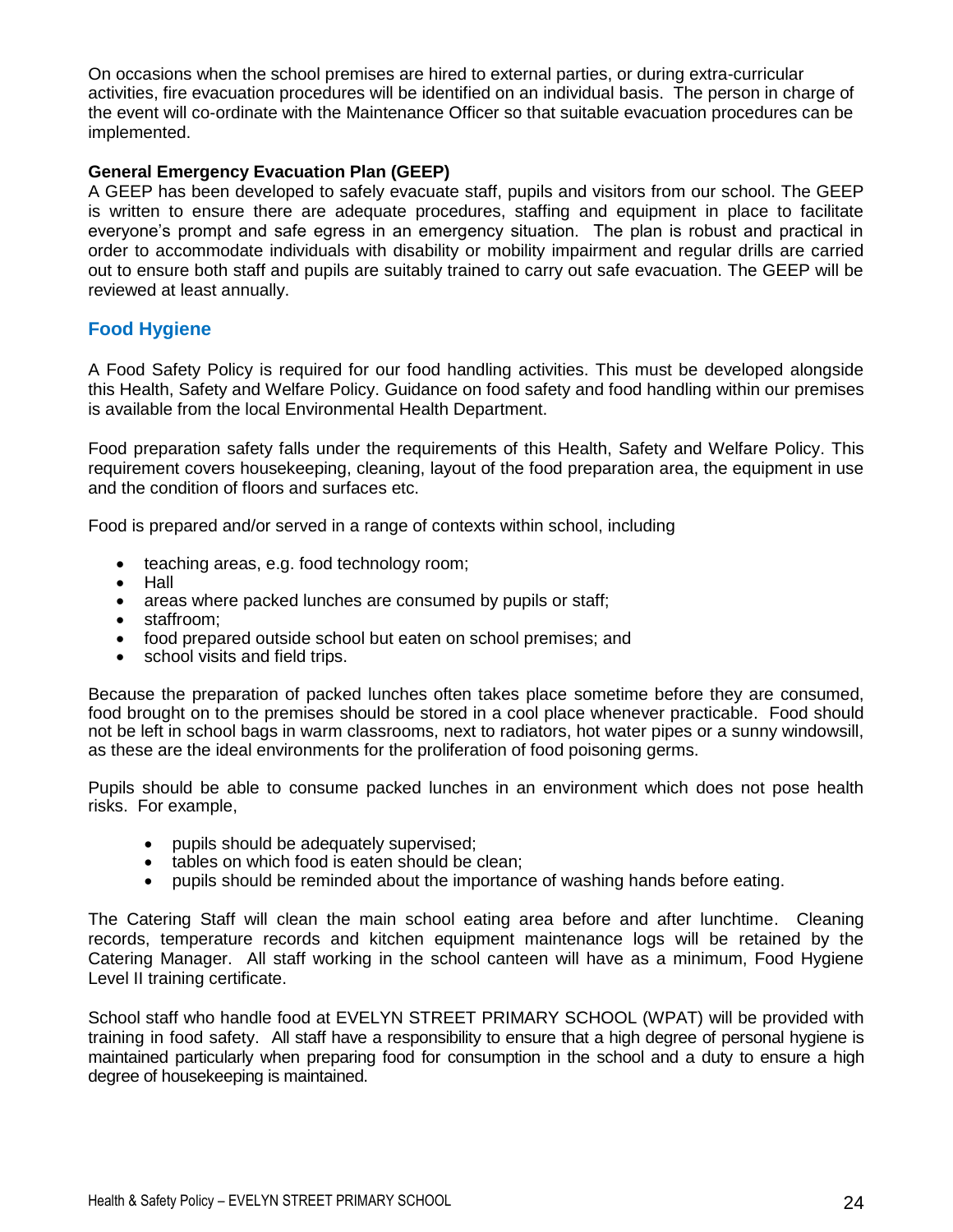## **Food Allergens**

Food allergies can be life-threatening. It is the parents' responsibility to inform the School of their child's known allergies. EVELYN STREET PRIMARY SCHOOL (WPAT) will ensure there are designated staff that are trained to deal with an emergency in a manner agreed with each pupil's parent or guardian.

Advice will be provided to all pupils by encouraging them:

- Not to swap or 'trade' food with other pupils
- To avoid eating foods with unknown ingredients or known to contain relevant allergens
- To notify an adult immediately if they think they may have eaten something they should not

The Catering Manager will retain lists of pupils and staff members who have Food Allergies. All menus will be provided to the Head Teacher on request. With the new food law, all food service organisations serving unpackaged food or food that is packaged on site for immediate consumption will have to supply details of the menu items that contain the EU Top14 allergens within the dishes they serve.

## **Gas Safety**

Under the **Gas Safety (installation and use) Regulations 1998** we have a duty to ensure that any installations within the premises are installed and maintained by a competent person. The annual checks will include the effectiveness of any flue, the supply of air for combustion, the operational pressure and the safe function of appliances.

The person responsible for ensuring a Gas Safe registered engineer inspects gas installation is the Maintenance Officer. Gas equipment used in the Catering department owned by the School will be maintained by DBE. Catering Equipment owned by Contract Caterers of Local Authority caterers and used on our premises will need to be maintained independently and evidence provided to the Maintenance Officer to show that it is fit for use.

#### **Lone Working**

EVELYN STREET PRIMARY SCHOOL (WPAT) has a duty to ensure the safety of lone workers as far as reasonably practicable. As far as the Health and Safety at Work, etc. Act 1974 is concerned, the responsibility of the employer to ensure the safety of lone workers does not differ much from that of the responsibility to ensure the safety of staff working in a group or under close supervision.

Staff must co-operate with management to enable them to comply with their health and safety duties in respect of lone working. Section 7 of HASWA requires staff to take reasonable care for the health and safety of themselves and of other persons who may be affected by their acts or omissions at work.

EVELYN STREET PRIMARY SCHOOL (WPAT) will manage the risks associated with lone working by the following means;

- Risk assessments are carried out for all lone working activities. This enables us to establish the degree of risk and to put in place the control measures required to reduce the risk to an acceptable level. Risk assessment takes into consideration the person, the equipment/ materials being used and the environment where lone working is carried out. The assessment also considers the emergency arrangements such as first aid.
- We ensure that the required communication equipment and procedures are implemented to enable staff to be communicated with at suitable intervals (the degree of risk determines what constitutes a suitable interval). The means of communication will be determined via the risk assessment process, but the telephone is an obvious means.

Whether or not a person will be permitted to work alone in or out of normal hours, will depend on the degree of risk posed by the work, the working environment and on the individual.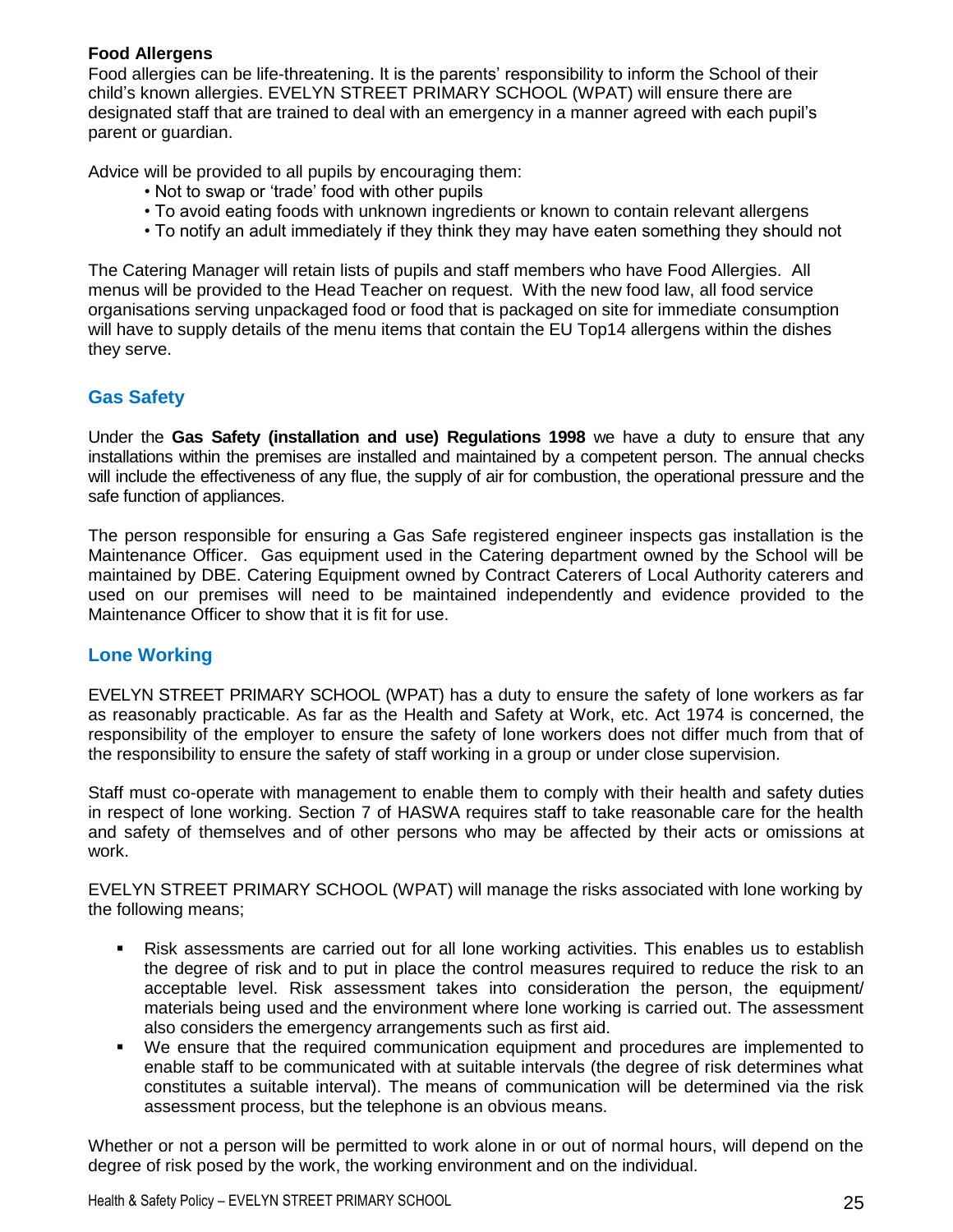The person responsible for ensuring that the risk assessment for lone working is carried out is the Maintenance Officer or Deputy Head.

## **Manual Handling/Moving People**

The **Manual Handling Operations Regulations 1992 (as amended)** require that all manual handling tasks must be avoided where reasonably practicable, where this is not reasonably practicable then an assessment of the risks to staff must be carried out. The manual handling assessments will be made available to all staff.

After reading and understanding the manual handling assessment, the employee will sign the confirmation sheet to confirm that they have read and understood the content of the assessment.

Management cannot carry out an assessment for all minor tasks therefore it is the responsibility of staff to mentally assess the risk of harm to themselves and others before carrying out manual handling.

Before carrying out any manual-handling task staff must consider

**The task** - What you are going to do **The individual** – The person's own capabilities **The load** - The weight, size and shape of the load **The environment** – The environment to which the task is being undertaken

#### **If in doubt get help**

All manual handling assessments will be reviewed at least annually or sooner if there is any significant changes that affect the validity of the risk assessment.

EVELYN STREET PRIMARY SCHOOL (WPAT) provides staff with relevant training if they are required to move pupils and carry out suitable risk assessments. Staff should:

- Comply with the safe systems of work as stated in the risk assessment and advised at the manual handling training.
- Undertake relevant training if required to move pupils.
- Take responsibility for their own health and safety and that of others who may be affected by their actions including:
	- $\circ$  Reporting to the senior leadership team any medical condition (temporary or permanent) that they develop (including pregnancy) which may affect their ability to carry out moving and handling tasks.
	- $\circ$  Reporting to the senior leadership team any circumstances that (within their level of competence) they consider to be a risk to health and safety including any equipment faults.
	- $\circ$  Report any accident or incident to the senior leadership team and complete the school accident and/or incident form.

Staff should recognise the possible existence of emergency situations in which the moving and handling of pupils for life-threatening and potentially dangerous reasons might be necessary as part of their general duty of care.

• If the risks can be reduced or eliminated by the means of mechanical aids, then EVELYN STREET PRIMARY SCHOOL (WPAT) will provide them.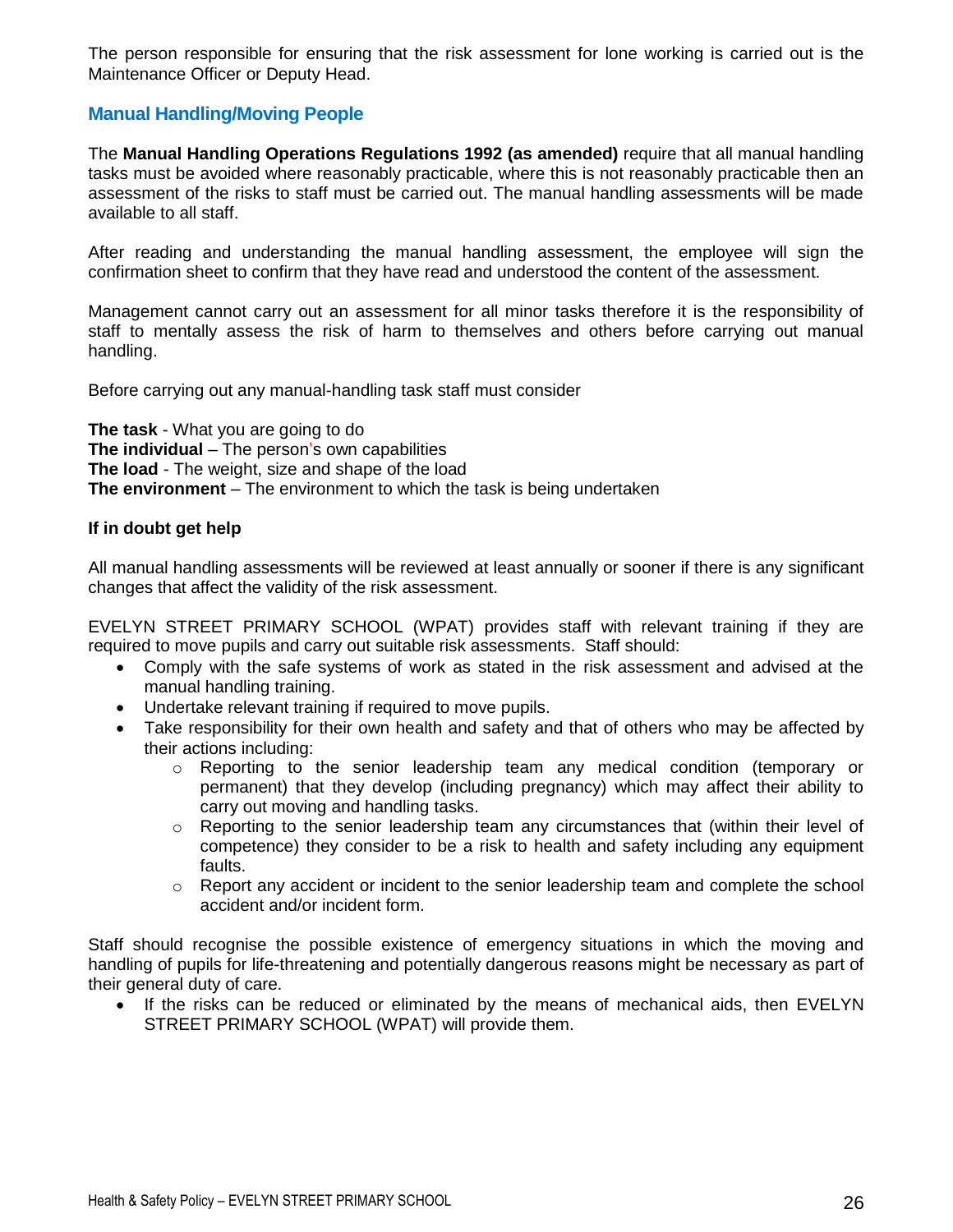#### **New and expectant mothers**

It is important to EVELYN STREET PRIMARY SCHOOL (WPAT) that the health, safety and welfare of all our staff is safeguarded. We recognise our responsibilities under the Management of Health and Safety Regulations 1999 Regulation 16 and realise that if any of our staff become pregnant they must inform their manager/supervisor. This can be verbally but must be followed up by a written confirmation from their doctor.

The management will carryout an individual specific risk assessment of the work that the employee does to determine any risks to her and her unborn baby that may arise from the work activities.

This duty also extends to other persons not within our employment to whom we owe a duty.

Pregnant staff must not:

- Use or come into contact with any chemicals.
- **Work at height (stand on stepladders, step ups etc.).**
- **May have restricted Playground duties**

Pregnant staff must.

- Work to the controls put in place by the risk assessment.
- **Inform their line manager/supervisor of any problems or changes that may occur during their** pregnancy so that the risk assessment can be reviewed.

#### **Occupational Health**

EVELYN STREET PRIMARY SCHOOL (WPAT) is committed to ensuring that the potential for ill health or injury arising from school activities and/or premises is kept to an absolute minimum. It recognises that this duty of care for its staff extends to mental as well as physical well-being at work, together with a duty of care to pupils, contractors and visitors to the School.

If the staff member suffers from ill-health they are encouraged to inform the Head Teacher so that safety measures can be put in place in an emergency situation. Medication and drugs that need to be taken during the school day must not be left in the classroom, and should be administered away from pupils if possible. Only bring enough medication that is required for a single school day on to the premises and if this goes missing inform the Head Teacher immediately.

Should a staff member need to take a course of medication treatment, the school may require evidence from the employees GP to show that they are fit for work.

#### **Stress**

EVELYN STREET PRIMARY SCHOOL (WPAT) recognises that work related stress can cause ill health and will put controls in place to help prevent stress. However, the school cannot be held responsible for stress caused by outside sources such as financial or domestic problems.

Because stress does not affect all people in the same way and that one person may find a job stressful when another does not, it is difficult to assess the risk to all staff. Therefore, staff must ensure that they report any undue stress that they may feel from different work activities. This can be reported in confidence to the Head Teacher or Deputy Head Teacher.

#### **Personal Protective Equipment**

Personal protective equipment (PPE) must be provided for staff and pupils where a risk assessment indicates there is a requirement. The equipment provided will be suitable for the task affording the necessary protection. Typically areas that will require assessment will be in the Art room, Food Technology, Kitchen area and for the Maintenance Officer.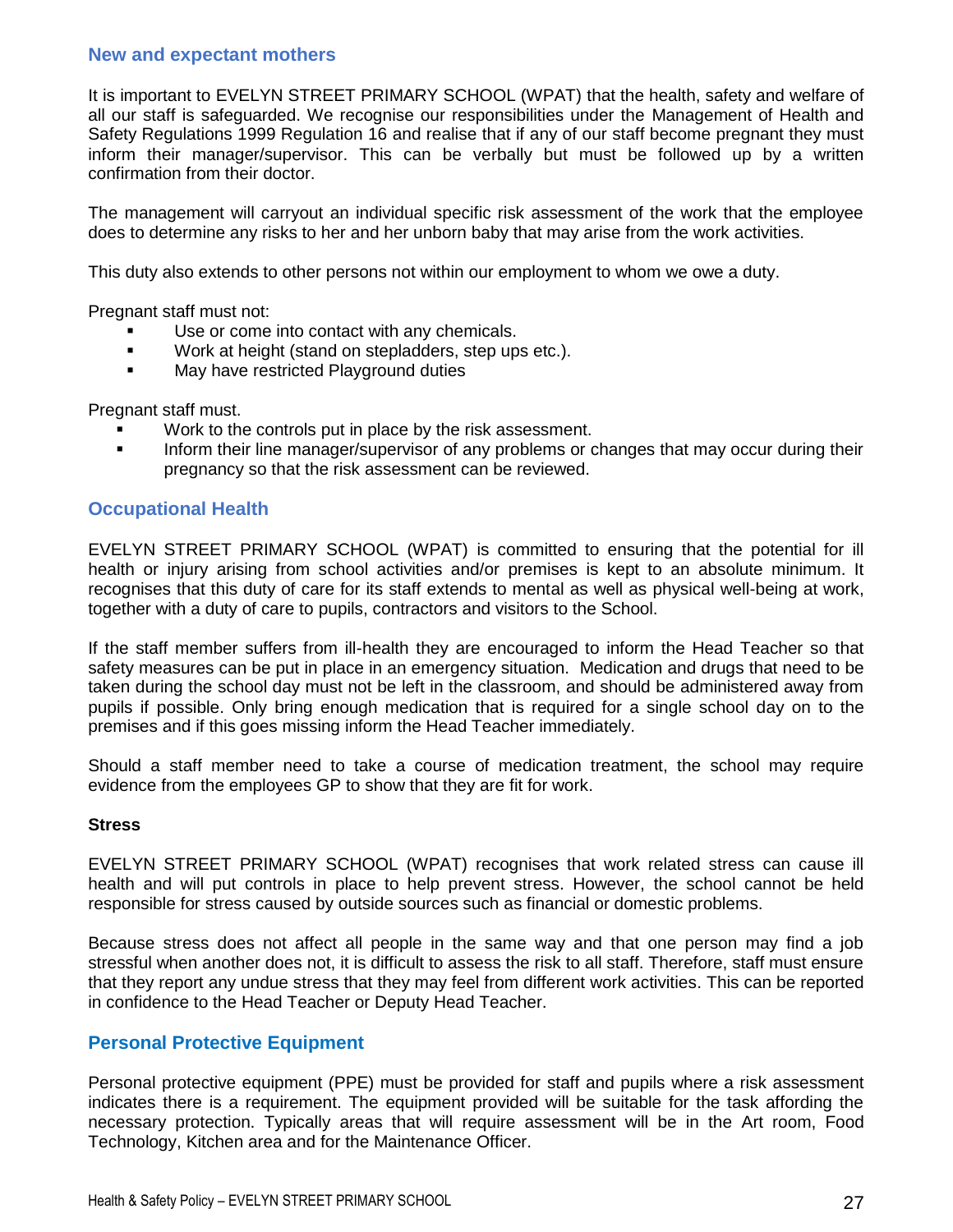An assessment of personal protective equipment will be carried out and where a need is identified, the equipment will be provided at no cost to the user.

Where PPE is supplied then staff must use the equipment provided; this is a requirement under the Health and Safety at Work etc. Act 1974 section 7. For PPE supplied to pupils, the equipment is cleaned and stored in a suitable location to prevent damage and so that pupils can access it when required.

The requirement for PPE will be reviewed regularly. PPE will always be used as a last resort when controlling risks.

#### **Risk Assessment**

EVELYN STREET PRIMARY SCHOOL (WPAT) complies with The Management of Health and Safety at Work Regulations 1999 to impose a duty on employers to carry out suitable and sufficient assessments of all the risks to employees arising out of or in connection with any work activity.

The risk assessments will be carried out by staff appropriately trained, considering the safety and welfare of the learner. Under the Apprenticeships, Skills, Children and Learning Bill 2008-2009 the School recognises its responsibilities to ensure, "so far as is reasonably practicable" that all learning takes place in a safe, healthy and supportive environment. Risk assessments will be conducted in the following way:

- Identify the significant hazards involved in the activity being assessed;
- Decide who might be harmed and how.
- Evaluate the level of risk and decide if existing precautions are sufficient, or if further control measures are required.
- Record the findings of the assessment and communicate findings to all persons affected by the risk.
- Review the assessment when circumstances change, after an accident or when there is reason to believe that it is no longer valid. On all other occasions they will be reviewed annually.

 Each Senior Leadership Team member will ensure compliance and application of working practices and will:

- Undertake and document risk assessments.
- Carry out risk assessments as current and future legislation requires for all activities.
- Adopt the hierarchy of control measures.
- Ensure safe systems of work are implemented, adhered to and effective.
- Introduce new or reviewing existing procedures that ensure safe working practices.
- Provide appropriate and on-going instruction, information and training to staff, pupils and any others affected in consultation with the Manager for Health and Safety, Trade Union Representatives and Line Managers.

#### **Security management procedure**

#### **General Headteachers**

EVELYN STREET PRIMARY SCHOOL (WPAT) is committed to having appropriate security measures in place to create a safe environment for staff and pupils, and to protect school property. Security breaches associated with vandalism, arson and theft in schools severely disrupts the normal daily routine of schools, and results in the loss of valuable and irreplaceable personal resources, teaching materials and pupils' work. EVELYN STREET PRIMARY SCHOOL (WPAT) has dedicated resources to protect staff and pupils from intruders with the provision of controlled access doors and fenced off external areas.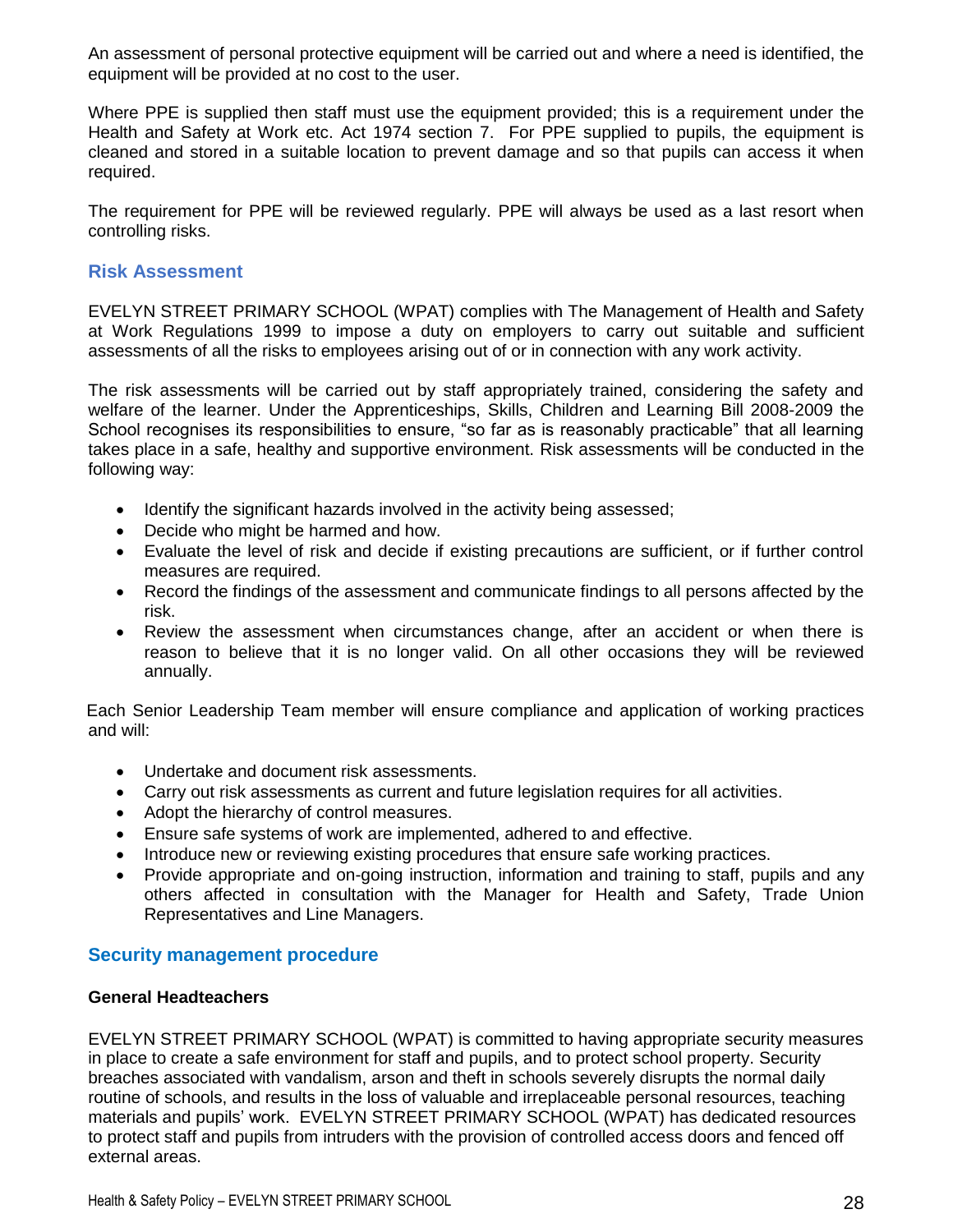Reception staff ensure visitors sign in and are escorted to their destination if they do not hold a current DBS certificate.

The Maintenance Officer ensures that buildings are secure and that the appropriate security equipment is installed to minimise the risk of staff suffering abuse/physical assaults.

## **Restricted access**

## **Identify all hazardous areas in the school including:**

- Roof areas.
- Canopies and other high level glazed areas.
- Plant rooms and boiler rooms.
- Storage areas where hazardous materials are present.
- Areas where hazardous equipment is stored (Maintenance Officer Office)

The following actions are taken to ensure unauthorised persons do not enter restricted access areas:

- Prohibition safety signs are provided at the entrance to all restricted areas.
- Restricted access areas are locked when unoccupied.
- Maintenance Officer periodically checks that doors to restricted access areas are kept locked.

## **Visitors**

Visitors must:

- Sign the Visitors Book in reception
- Be issued with a Visitors Pass and wear it.
- Be informed of relevant school safety procedures and any additional risks to their health and safety as appropriate to the visit.
- Return to reception on completion of their business, sign out in the Visitors Book and return their pass.

School security is of paramount importance. All staff are responsible for being vigilant and acting decisively and quickly should they notice a breach of security or security risk e.g. stranger on or near premises without identification etc.

The Head teacher, SLT and governors regularly review the physical security arrangements for the site.

- Access is via the main entrance only once the school day has begun. Staff may open external doors for lunchtimes and breaks. These doors once open are monitored at all times and locked when not in use.
- Signs point out the main entrance and detail the need for staff, visitors and contractors to register with Reception.
- Signing in must be completed by **all** visitors and badges are issued to identify authorised visitors.
- Pupils arriving late or needing to leave the school before the end of the day **must** be registered at Reception.
- Staff must look after their own property and use the correct storage facilities to keep personal items safe during the day.
- CCTV cameras are installed around the site.
- All postal mail will be delivered to the Reception area.
- Any suspicious packages that are received in Reception will be left unopened and the Head Teacher and / or Maintenance Officer will be called.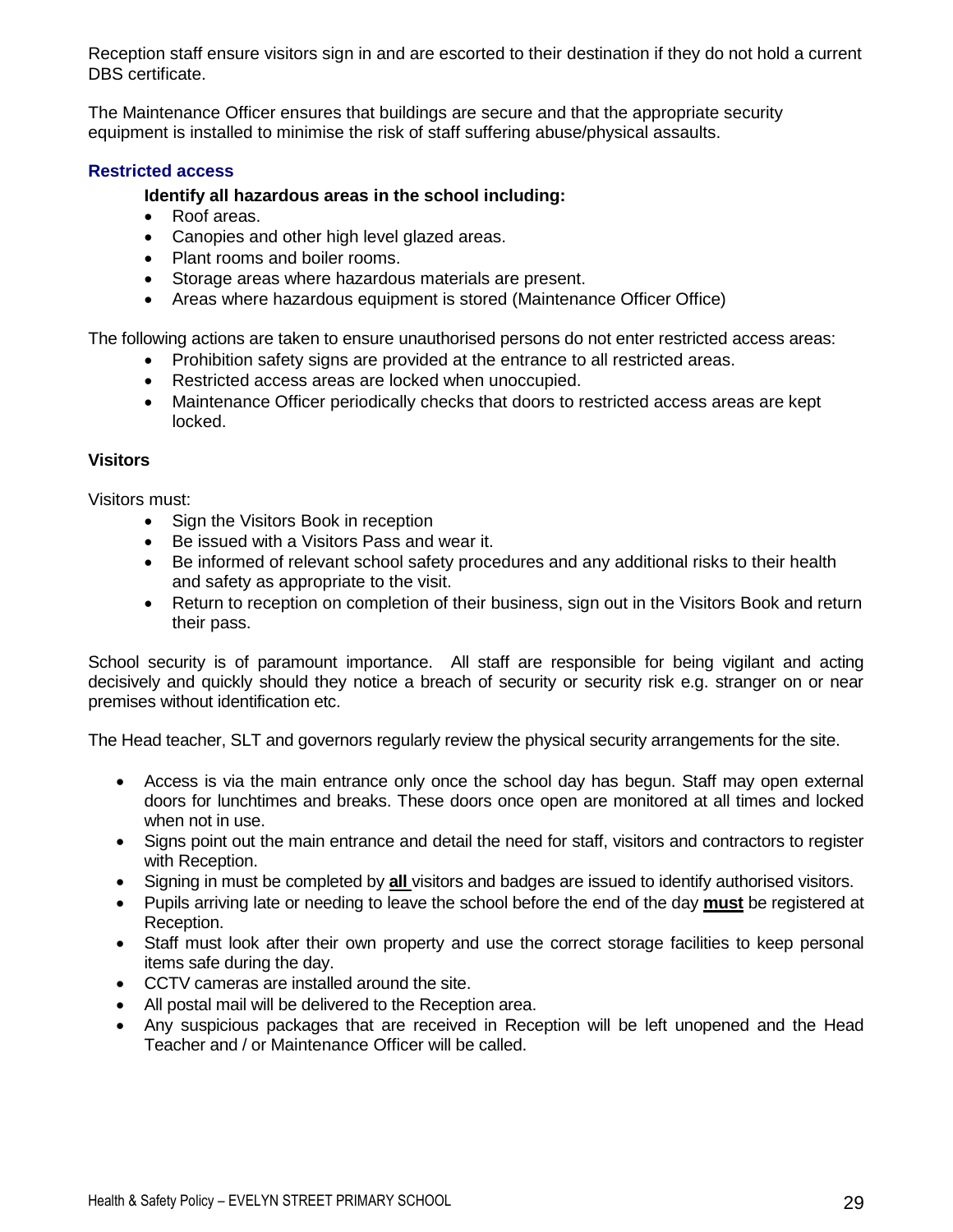#### **However, the whole community is encouraged to keep our school safe and secure by**

- 1. Notifying police immediately of any trespassers on the premises in or out of school working hours or of any unauthorised use of any part of the premises.
- 2. Notifying police if the alarm siren is sounding.
- 3. Reporting any unusual suspicious sightings of cars or persons in the close proximity to the school.
- 4. Reporting of incidents that happen to their child or themselves e.g. asked to get in a car, offered sweets, asked questions about school routines etc.

## **Traffic management procedure**

#### **General Headteachers**

EVELYN STREET PRIMARY SCHOOL (WPAT) will ensure the safety of staff, visitors and pedestrians whilst entering and leaving the premises by providing a controlled traffic management system. This includes:

- Car parking facilities laid out so as to avoid pedestrians and vehicles from coming into contact as much as possible.
- Parents and Children accessing school premises via side entrance, removing need to cross the staff parking area.

Artificial lighting is provided during darkness in car parks and loading areas.

#### **Management of car parks**

On site staff enforce the following:

- 'No parking' areas remain clear.
- Fire exit routes to remain clear.
- Grit or salt boxes are available and filled for treating traffic and pedestrian routes in icy conditions.
- Regular checks made of the road surface, gullies, drainage channels, pavements and lighting to minimise slipping and tripping hazards, potholes etc.

Where maintenance work is necessary, make sure:

- Where possible, work takes place outside normal school hours.
- The task is carefully planned to take account of traffic and pedestrian movements, busy times, and other work activities in the vicinity.
- The area where maintenance takes place is cordoned off using cones and warning signs.

## **Training**

Senior Leadership Team will conduct a review of health and safety training needs on an annual basis using the school professional development system. Core training specific for health and safety and for role competency is detailed on a training needs analysis plan supported by a planning schedule.

Training needs will also be identified by:

- The evaluation of accidents, near misses and risk assessments.
- Specific job performance observations.
- Skill enhancement and/or refresher requirements.
- Evaluation of audits.

The Senior Leadership Team will identify from their training needs analysis what is required to ensure competency. They will monitor Health and Safety Training ensuring compliance is maintained and training delivered reflects changes in legislation where applicable.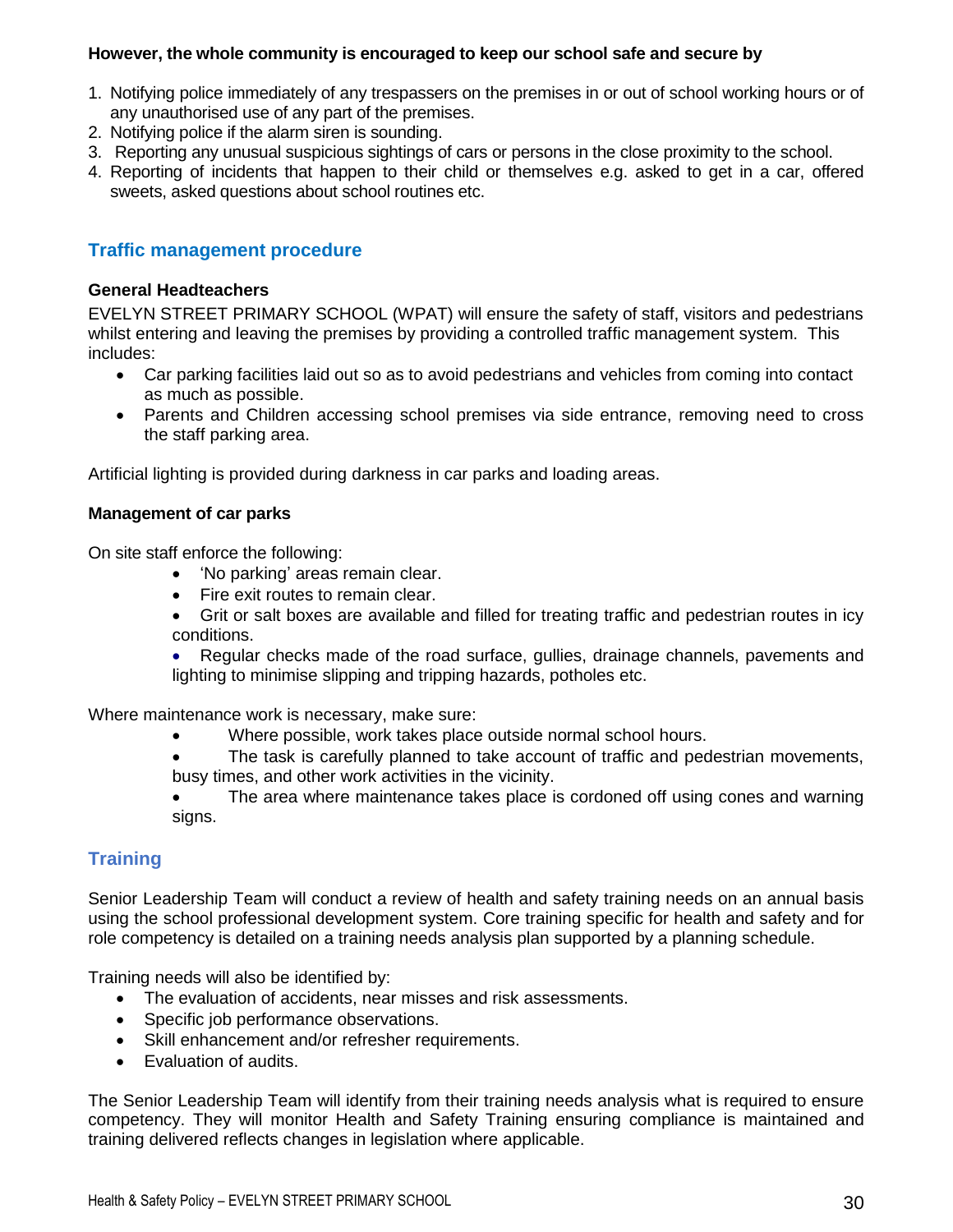The delivery of training will be assessed and will be delivered by:

- In house trainers.
- E-Learning packages.
- External specialised courses e.g. first aid.
- External contractors with specific specialism e.g. asbestos and legionella

Records will be held containing each employees training on a central matrix and individual training records. Admin Staff will maintain updates for individual personnel files where staff provide certificates of achievement. Office administrator will collate training achievements centrally and the Deputy Head Teacher will monitor training delivered and coordinate training requests.

## **Health and safety induction**

A formal Health and Safety induction for new staff will take place at the earliest suitable time after commencing employment. The induction will be a summary of the School health and safety management system and may need to be supplemented with procedures specific to the employees working area and/or activity which will be supported by the relevant line manager.

In the first days of employment new staff will receive information about emergency procedures for example: the action to take on discovering a fire and upon hearing the fire alarm; the location of safety equipment and its use; safe working procedures; what to do in the event of an accident, how to contact a First Aider, procedures for reporting hazards etc.

Employees will also be made aware of any immediate hazards, control measures and/or restrictions affecting their immediate work activity and operation to ensure their health and safety is paramount.

Copies of induction records are maintained by Office Administrator in the individual personnel files.

## **Violence & Aggression**

Violence and aggression in the workplace is unacceptable but is a potential hazard, therefore to reduce the risk to any of our employees a specific risk assessment will be carried out and reviewed as and when required but at least annually.

The assessment will:

- Recognise the risk from violence.
- Give commitment to reducing the risks.
- State who is responsible for doing what.
- **Provide an explanation of what is expected from individual employees.**
- Provide support for people who may have been assaulted or suffered verbal abuse.

The policy, risk assessments and procedures will be reviewed annually or if there is any significant change.

## **Water Safety**

The Maintenance Officer will ensure the adequate and effective control of water systems throughout the School premises in order to minimise the risk of Legionellosis. The School attaches the greatest importance to the health, safety and welfare of staff, pupils and visitors. It is essential that management is effective to achieve an environment compatible with the provision of the highest quality where health hazards are minimised, so far as is reasonably practical.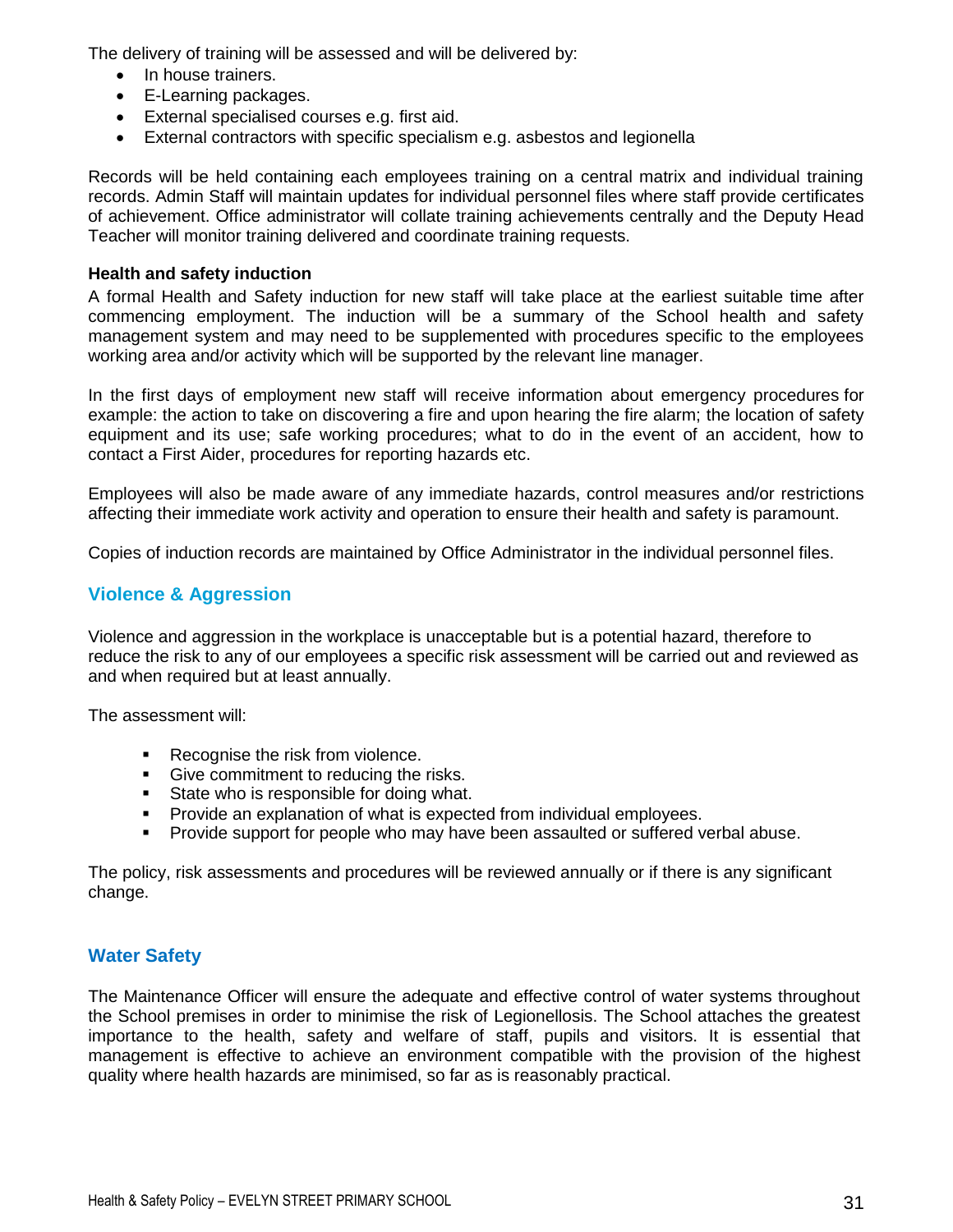Legionella proliferation is suppressed by thermal disinfection and by keeping the flow of water through the system consistent and to comply with the regulations to prevent bacteria growth within buildings and building services by:

- Appointing the Head Teacher as the nominated Statutory Duty holder.
- Appointing the Maintenance Officer as the nominated Responsible Person.
- Appointing competent accredited contractors to provide planned preventative maintenance.
- Systematic identification and assessment of risks associated with the proliferation of legionella bacteria.
- Allocating appropriate resources to maintain the reduction of risk.
- Implementation of recorded effective control measures.

## **School environment management procedure**

#### **General Headteachers**

Ensure the workplace is designed and maintained so as to avoid the risk of injury to staff, contractors and/or visitors.

Ensure the environmental factors (temperature, lighting and ventilation) are considered to enable staff to work safely and in comfort.

#### **Workplace design and maintenance**

Ensure all areas are organised to allow people to circulate safely. Ensure workstations are arranged to enable staff to carry out their tasks safely and comfortably. Consider the individual needs of the staff, for example:

- Seating.
- Access to classrooms
- Location of work materials (to be within easy reach).
- The needs of disabled persons.

Ensure floors, traffic routes and ground surfaces are well maintained and free from obstructions. Wherever possible, hazards are cordoned off and repaired, or removed immediately.

Ensure there is an on-going arrangement to inspect the fabric of the building, including walls, architectural features and external cladding. Include the following:

- Regular observation.
- Annual visual inspection of the main elements of the building fabric under the supervision of a suitably qualified person.
- 5 yearly full inspection of the building fabric by a competent person.
- Procedure to record identified defects and their corresponding remedial actions.

#### **Slip, trip hazards and head obstructions**

Clearly highlight trip hazards and obstructions that cannot be removed e.g. hazard warning tape and signage. Provide padding for collision hazards e.g. protrusions into walkways or general circulation areas.

Secure cables and route them so as to avoid tripping.

Provide anti-slip mats of sufficient size to remove moisture from feet at doorways.

Stock grit/salt boxes and treat external pedestrian routes in icy conditions.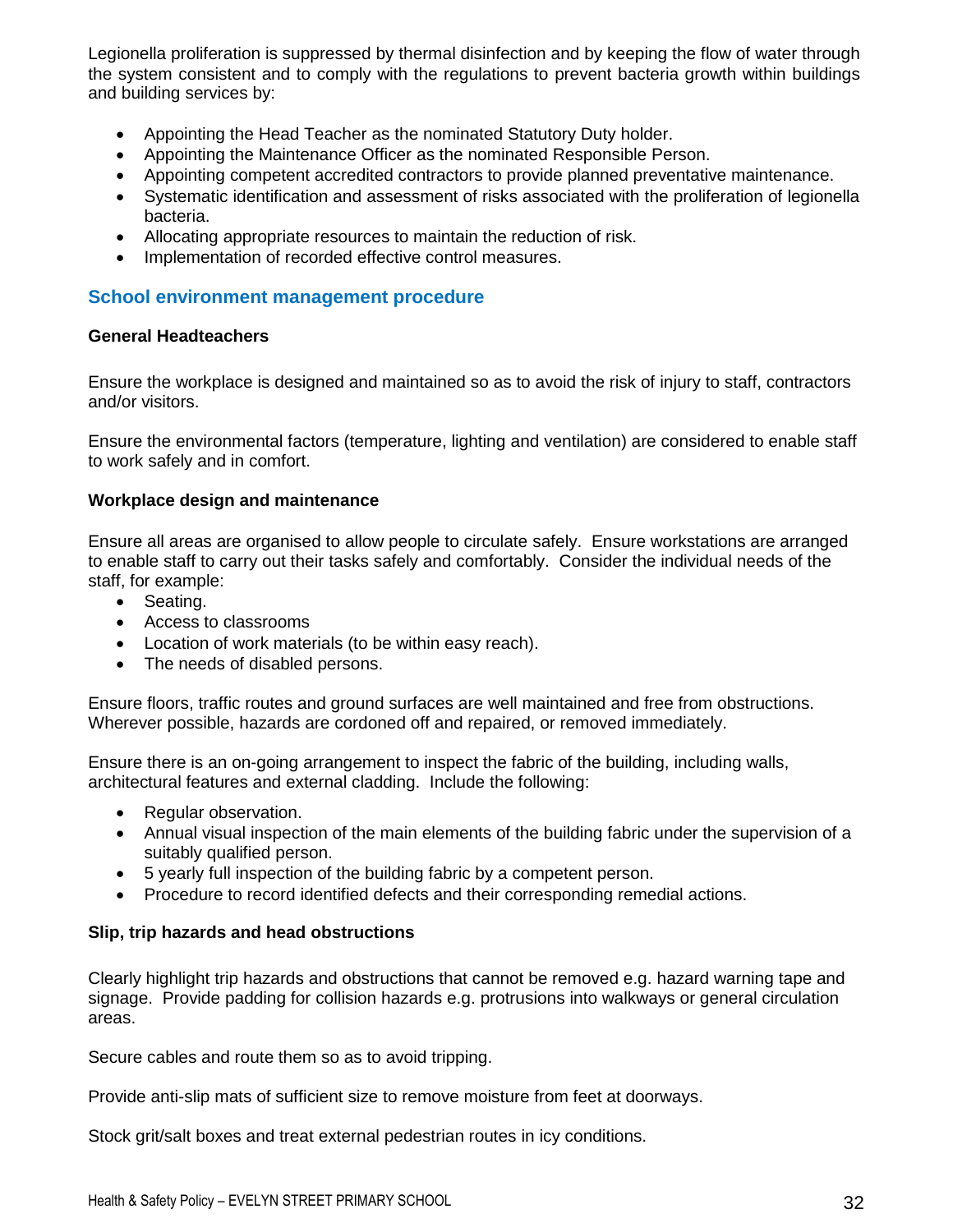Provide absorbent material, such as to clean up bodily fluids, accessible to staff.

Ensure a procedure is in place to promptly deal with spillages. This should include:

- Any spillages must be reported immediately.
- The affected area is cordoned off using cones or signs.
- Wet floor signage is provided in prominent positions.
- Cleaners or Maintenance Officer or staff to remove the spillage immediately using the correct equipment and cleaning chemicals.

Ensure all work areas and traffic routes are well lit, where possible by natural light. The Workplace (Health, Safety and Welfare) Regulations 1992 stipulate that during working hours, temperatures in workplaces (including schools) should be *reasonable*. The school must provide a suitable number of thermometers to enable the temperature to be checked throughout the day.

The approved Code of Practice states that the temperature should be maintained in the working environment at 16°C or above, or 13°C if considerable physical effort is required.

Where the temperature in a room used for teaching falls significantly below the above recommended standards, staff are advised to notify their Head Teacher or Maintenance Officer and to request that extra heating be provided.

#### **Falls and falling objects**

EVELYN STREET PRIMARY SCHOOL (WPAT) is committed to protected staff and pupils from being injured through falling objects or falling from height. In schools the risks associated with working at any height where a fall is likely to cause injury is often forgotten e.g.

- People using inappropriate equipment, (chairs or desks)
- Falling whilst getting books or files from high shelving
- Falling when hanging decorations during the Christmas period or changing wall displays
- Window cleaners falling when accessing high windows or roof lights
- Maintenance officers falling when retrieving items from rooftops.

Staff are provided with suitable equipment to retrieve items from shelving or access wall displays, if required, and are actively discouraged to use tables or chairs for standing on. Staff members will be provided with suitable storage facilities wherever possible to reduce the need for using high level storage in stock cupboards and other equipment storage rooms.

The Maintenance Officer will monitor safety of contractors working at high level during the school day to ensure suitable control measures are implemented to reduce risk of injury to them or any of the school users.

#### **Windows, and transparent or translucent doors gates and walls**

Ensure windows, or other transparent or translucent surfaces in walls/partitions are constructed from safety material or otherwise protected against breakage, and are appropriately marked to make them apparent.

Restrict the extent (i.e. to 100mm) windows below waist height may open.

Ensure windows are capable of being safely cleaned. In determining this, consider the following:

- Glazing which can be cleaned from the inside.
- Providing a firm level surface for ladder access.

#### **Doors and gates**

Ensure self-closing devices are in good repair and operate at a suitable speed.

Health & Safety Policy – EVELYN STREET PRIMARY SCHOOL 33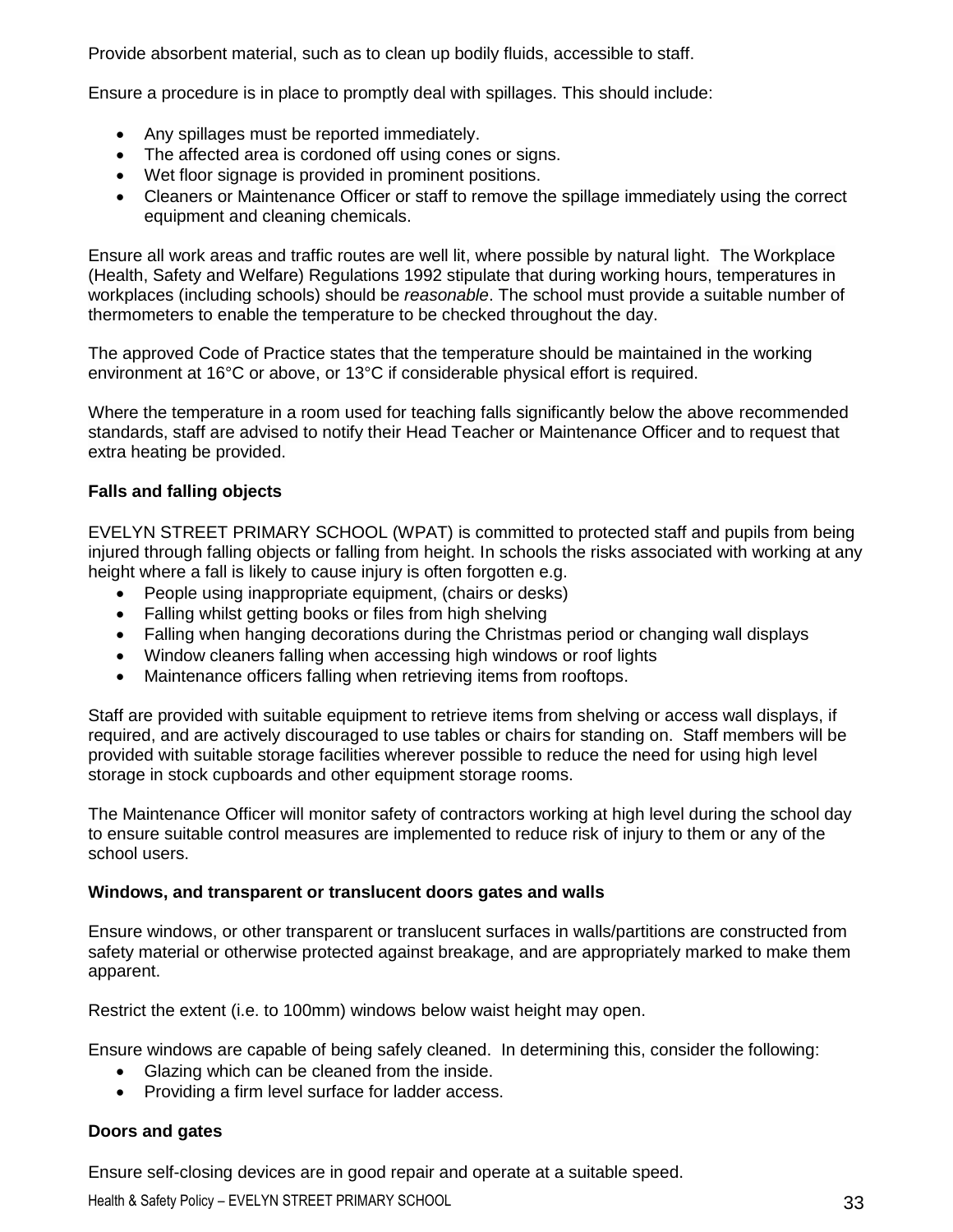Install transparent panels in doors or gates that can be opened from either side or are on a main traffic route to give a clear view of both sides.

Ensure powered doors or gates open automatically should the power fail or they can be manually operated. Position control pads on manually operated power-assisted doors so that a person in a wheel chair is able to operate it easily.

#### **Staff welfare facilities**

Provide suitable facilities for all staff working on the premises and pupils, including:

- Clean, well ventilated washing facilities and toilet facilities for the number of staff and pupils.
- Hot water temperature at washbasins is between 45–50°C to prevent scalding. If the temperature cannot be controlled, hazard warning signs are provided stating 'Caution - Very Hot Water'.
- Storage for staff clothing.
- Rest facilities where staff can rest and eat.
- Rest facilities for expectant and nursing mothers. First aid rooms may be used for this.
- Wholesome drinking water with suitable drinking utensils. Non-drinking water should be clearly marked.
- Welfare facilities are clean and in good repair.

The Workplace (Health, Safety and Welfare) Regulations 1992 structure the legal requirements relating to provision of welfare facilities for UK employers. However, the Department of Education – Advice on Standards for School Premises (2013) have produced school washroom guidance to ensure that the provision of welfare facilities for all persons in and educational environment are suitable. The advice for nursery and primary schools will be adhered to by EVELYN STREET PRIMARY SCHOOL (WPAT).

#### **Work Equipment**

The Provision and Use of Work Equipment Regulations 1998 requires that all equipment and machinery used for work must be suitable for the task. When choosing work equipment a number of factors must be considered:

- The task that the equipment or machinery is to be used for.
- The environment where it is going to be used.
- Who is going to use it?

The person responsible for the supply, procurement, and repair of work equipment and machinery is the Maintenance Officer.

Items of work equipment that require statutory inspection by competent persons will be inspected at the required intervals as stated below:

All portable electrical equipment will be inspected at regular intervals dependant on its type and usage. All defects of any work equipment must be reported to the Maintenance Officer.

Records of repair and maintenance are retained and inspections of other work equipment that may deteriorate with use (e.g. play equipment, gym equipment, kitchen equipment etc.) require such inspections.

Records of repair and maintenance are kept in Reception or the Maintenance Officers room.